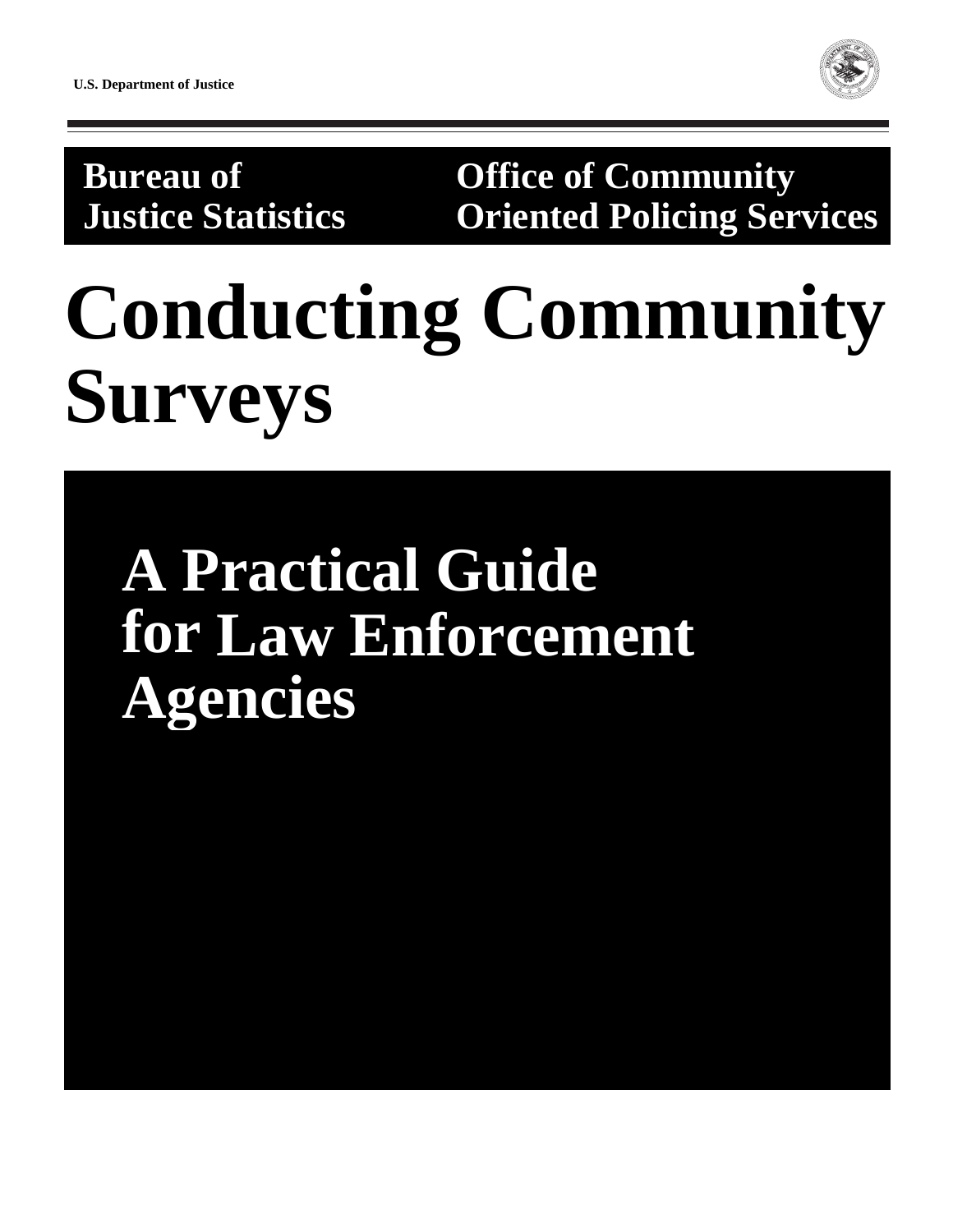**U.S. Department of Justice Office of Justice Programs** 810 Seventh Street, N.W. Washington, D.C. 20531

> **Janet Reno** Attorney General

**Raymond C. Fisher** Associate Attorney General

**Laurie Robinson** Assistant Attorney General

**Noël Brennan** Deputy Assistant Attorney General

**Office of Justice Programs World Wide Web Homepage:** *http://www.ojp.usdoj.gov*

 $\overline{\phantom{a}}$ 

**Jan M. Chaiken, Ph.D.** Director Bureau of Justice Statistics

**World Wide Web Homepage:**

*http://www.ojp.usdoj.gov/bjs/*

For information: **BJS Clearinghouse** 1-800-732-3277

**Mary Lou Leary** Acting Director Office of Community Oriented Policing Services

**World Wide Web Homepage:** *http://www.usdoj.gov/cops/*

For grant and funding information: **Department of Justice Response Center** 1-800-421-6770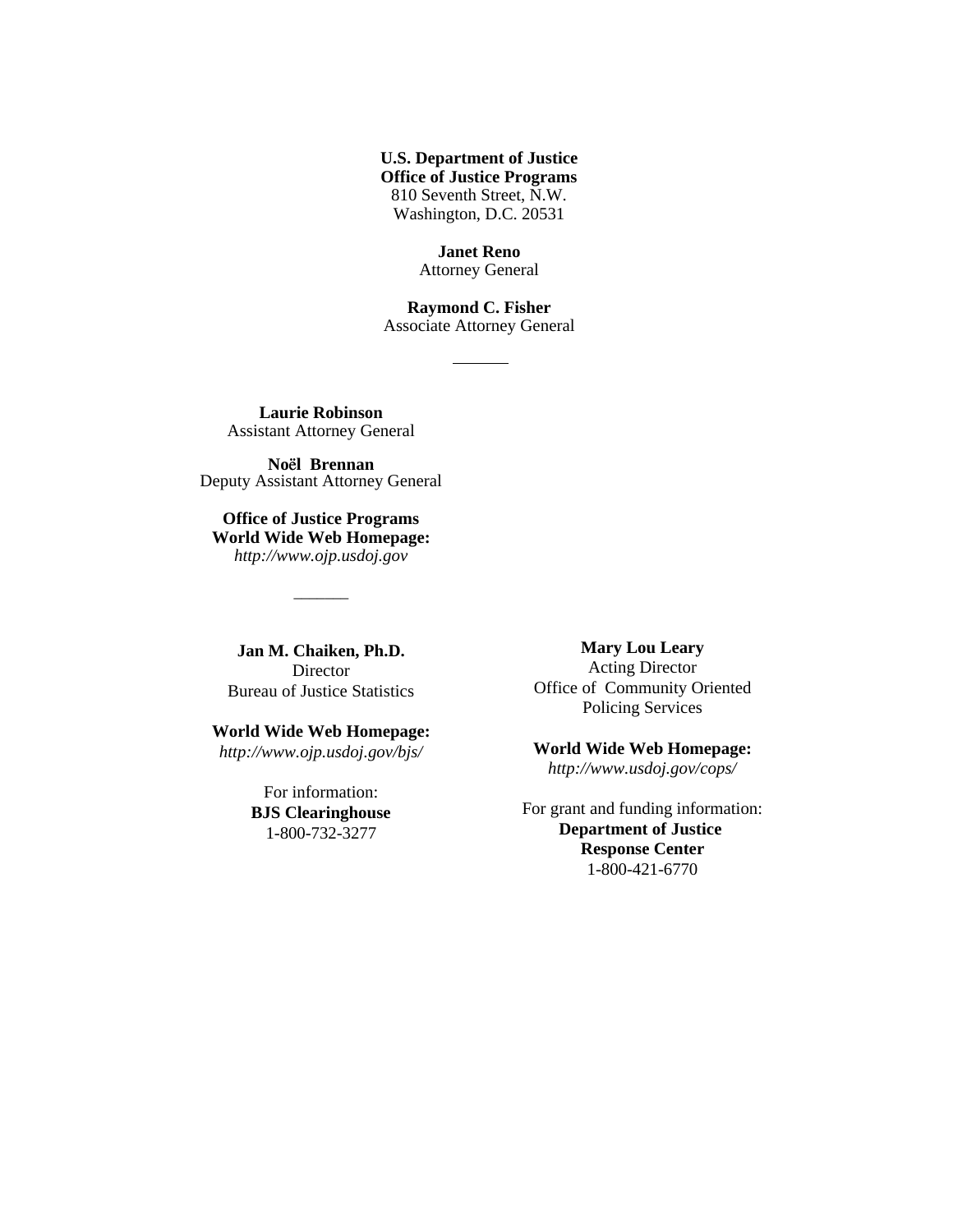

## **Conducting Community Surveys**

## **A Practical Guide for Law Enforcement Agencies**

by

**Deborah Weisel**

October 1999, NCJ 178246

A joint project by the **Bureau of Justice Statistics** and the **Office of Community Oriented Policing Services**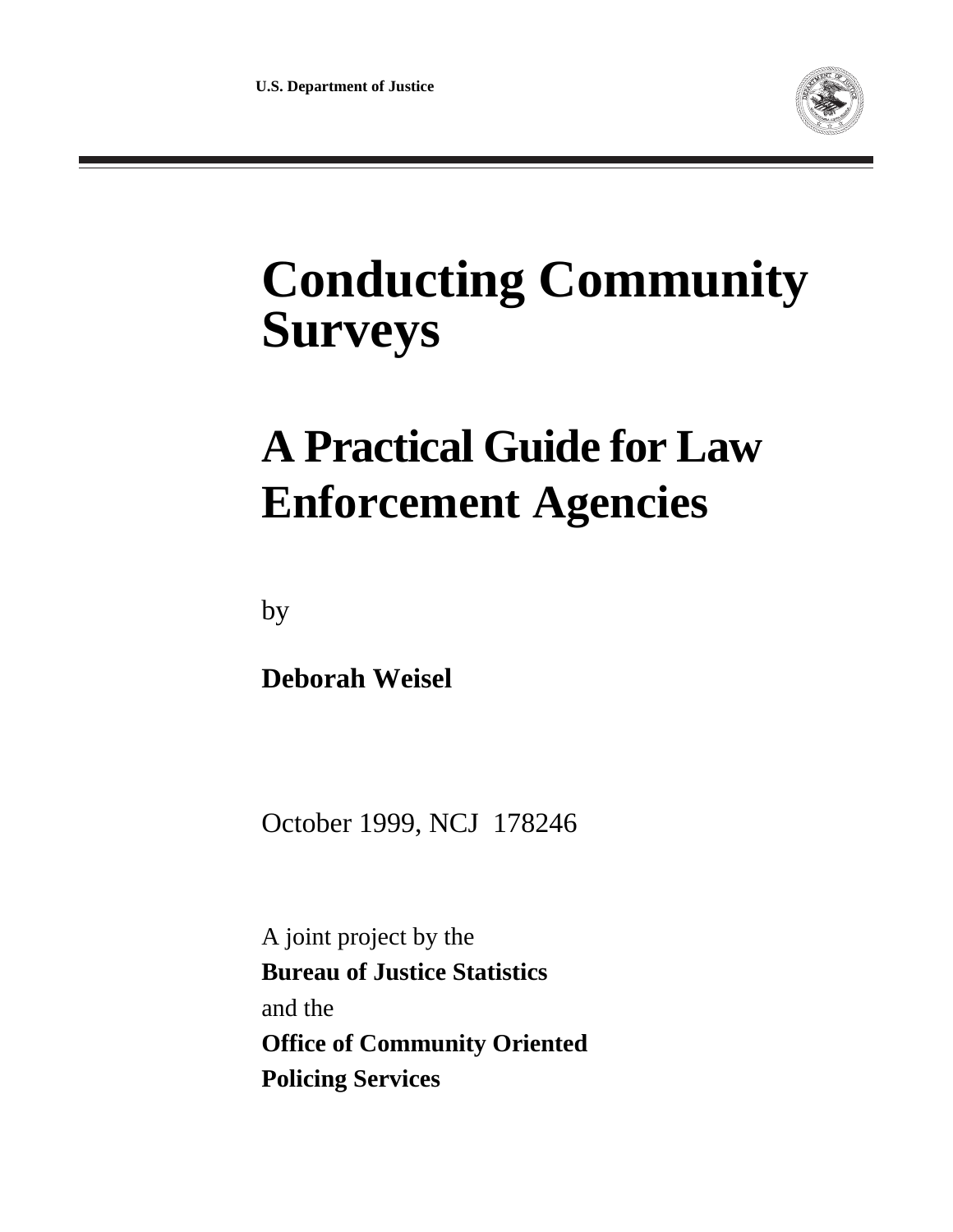#### **Acknowledgments**

This report was written by Deborah Weisel. It was prepared under the supervision of Marshall DeBerry and Steven K. Smith, Ph.D., of the Bureau of Justice Statistics and by Pam Cammarata of the Office of Community Oriented Policing Services. Meg Townsend, formerly with the COPS office, also contributed to the project.

The project was supported by BJS under contract number OJP-99-135-M. Tom Hester, Lea Gifford, and Marika Litras of BJS provided editorial review. Jayne Robinson of BJS administered final publication.

The Crime Victimization Software may be obtained by contacting 1-800-732-3277 or ASKCVS@ncjrs.org.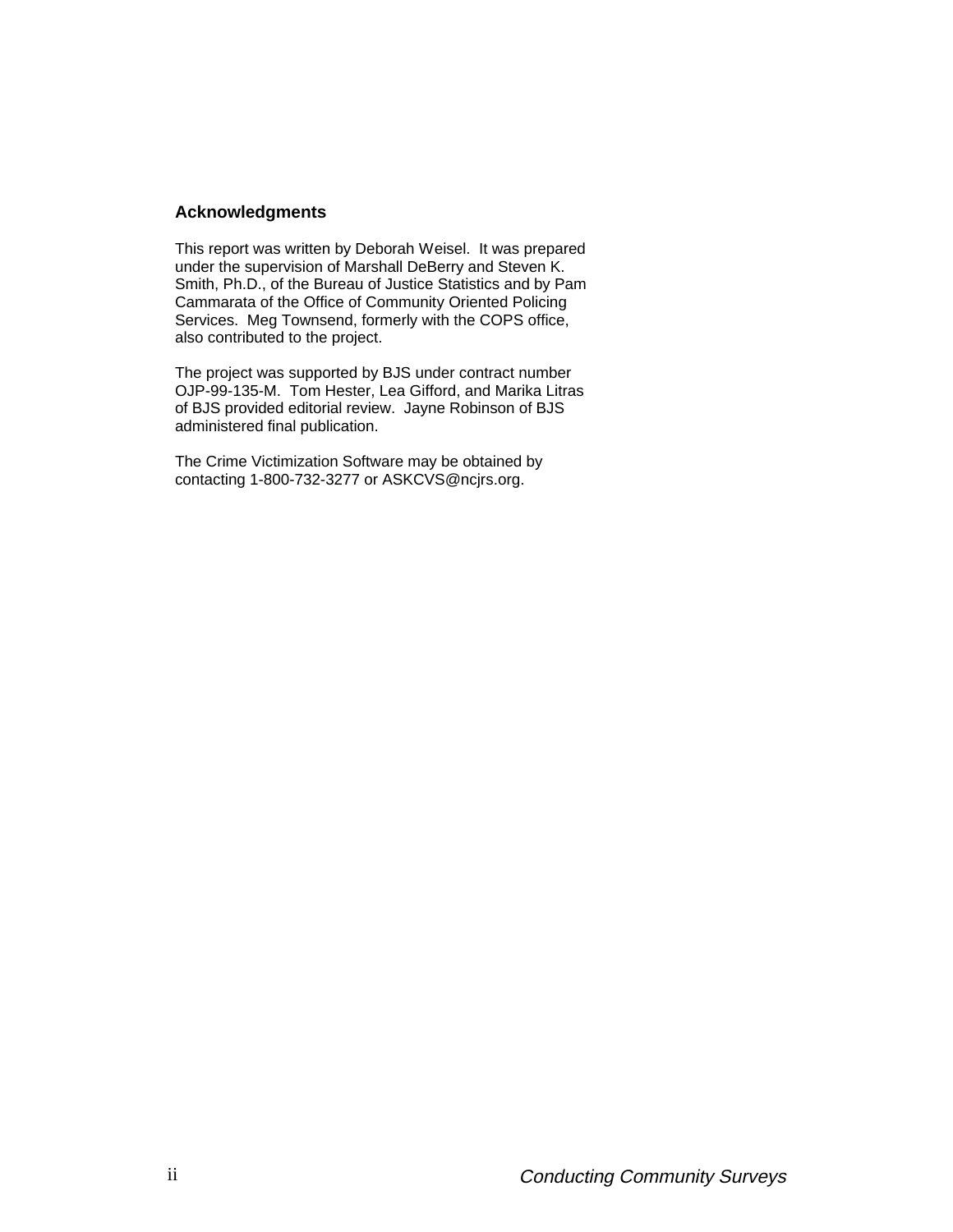#### **Contents**

#### **Introduction**

Why undertake a community survey 1 How was the survey developed? 2 What is the local-level Crime Victimization Survey? 3 How have surveys been used by police 3 Use of telephone surveys 4 Overcoming fears of surveys 5

#### **Survey development**

Thinking about and setting goals 7 What do you really want to know from the survey 8 Tailoring the survey to fit your needs 9 Modifying the level of analysis 9 Modifications to reflect local conditions 9 Modifications to incorporate measures of planned police initiatives 10 Modifications to survey should be consistent and neutral 10 Who ya gonna call? The critical issue of sample size 10 Population and samples 11 Issues of probability sampling 11 Generating the sample frame 13 What is the appropriate sample size? 13 How representative is the sample? 15

#### **Survey administration**

Carrying out a survey 16 Coordination and quality control 16 Selection, training, and supervision 17

#### **Analyzing and interpreting survey results**

Frequencies and crosstabulations 19 More sophisticated analyses 20 Conclusion 20

#### **Appendixes**

Appendix A. Terminology Appendix B. References Appendix C. Seven basic steps for conducting telephone surveys Appendix D. Costs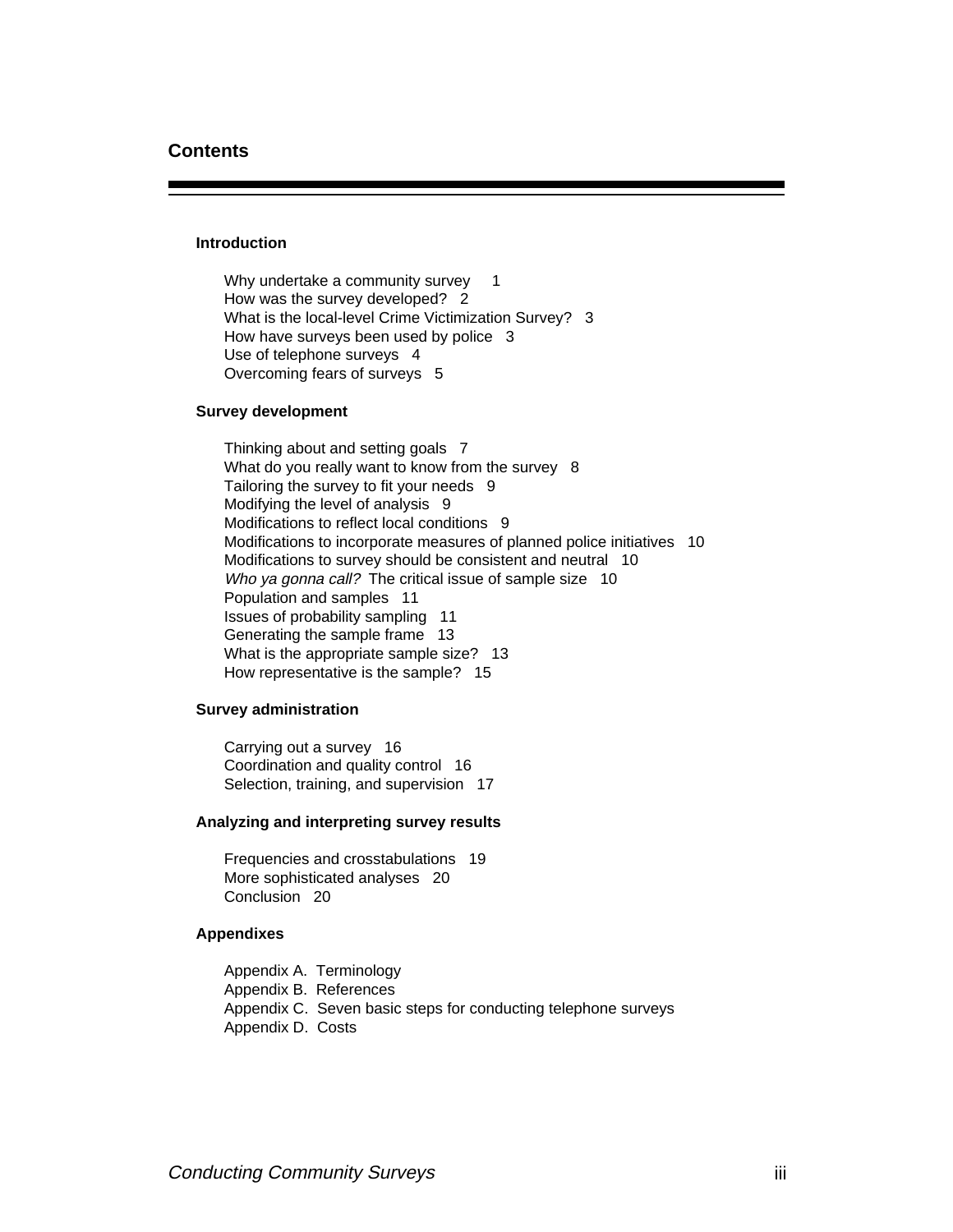#### **Introduction**

#### **Why undertake a community survey?**

The widespread adoption of community policing across the nation has increased the interest in law enforcement agencies' conducting community surveys. Many police engaged in community policing want to know "how we're doing" from the citizens' perspective. Community surveys provide descriptive information that goes beyond the traditional measures of police workload, arrest activity, reported offenses, and calls for service. Besides, since community police officers are trying to be responsive to community concerns, any complete measure of success would have to include asking the members of the community themselves.

Community surveys at a city-wide or county-wide level can be designed to provide police with reliable feedback from citizens about perceptions of police performance. In addition, these surveys collect information about criminal victimization, residents' views about crime, and their willingness to report crime to the police. From a police management perspective, these surveys collect information about the most effective approaches to dealing with crime. Since these surveys provide a measure of police performance, they can be used to analyze the way police deliver services and possibly change the allocation of resources where needed. Some community surveys provide detailed information about specific problems affecting parts of a city, which helps in focusing police resources.

Survey research is a science and requires that accepted practices be followed. But carrying out surveys need not be intimidating. Even terms such as *field* testing, validation, sampling and statistical analyses need not be barriers to you if you want to conduct survey research to shed light on police practices. You can partner with a local college, university, or research firm to assist you in developing and administering the survey as well as reporting the findings. Local colleges, universities, and research firms can assist you with survey issues addressed throughout this guide, including validity, reliability, purpose, probability sampling, survey administration, and analyzing and interpreting survey results.

Survey research is straightforward, although it can be time-consuming to follow acceptable practices. To make available good community surveys and reliable survey methods to cities, counties, and states, the Office of Community Oriented Policing Services (COPS) and the Bureau of Justice Statistics (BJS) in the U.S. Department of Justice have developed a software package that includes a standardized community survey you can administer by telephone. The entire questionnaire is included at no cost in the software package available to government agencies and researchers.

This guide comes with the software and its technical how-to manual. It gives practical, basic pointers for police in conducting community surveys. It provides an overview of key issues involved in conducting survey research. This guide provides some basic do's and don'ts for conducting surveys that can withstand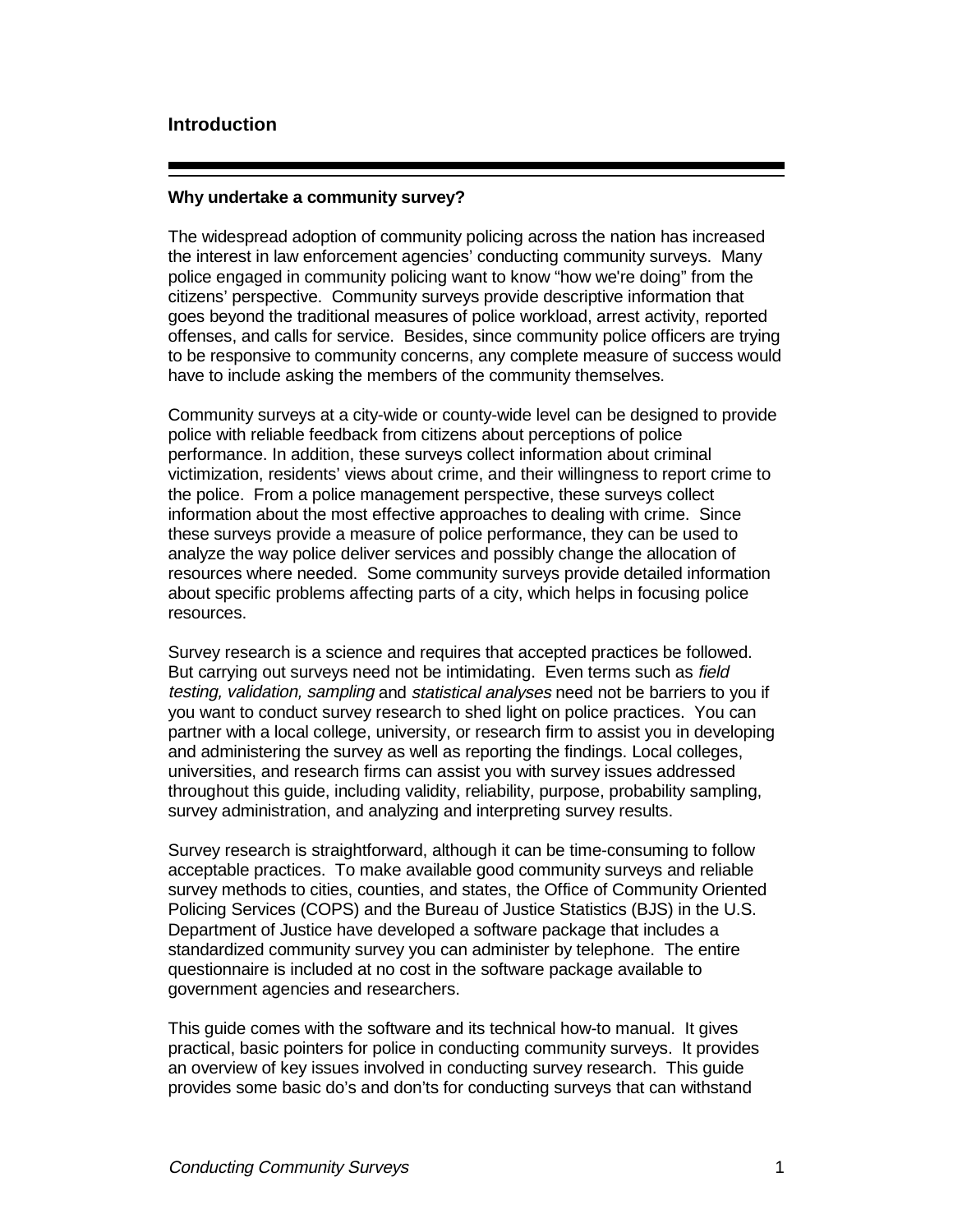close scrutiny by police leaders, academicians, community groups, politicians, and the media and that can be compared with similar surveys by other jurisdictions. The goal of this guide is to help you identify the issues in conducting useful surveys. However, this guide addresses only the basic elements of survey research. To learn more about research and statistics for police managers, see Appendix B. Police agencies may also consult with professionals about the technical aspects of survey research. The step-by-step procedures in this guide will help you and whoever will conduct the survey to address the following basic but critical issues:

Why are we doing a survey and what do we want to know? What kind of resources and commitment do we have for this effort? Who should be surveyed and how? How many people should be surveyed? What do we do with the responses to the survey?

Answering these questions will make conducting surveys a relatively painless process to collect valuable information from the community. This guide also provides the reader with a brief description of the critical issues affecting community surveys.

#### **How was the survey developed?**

Some background on this survey project is in order. The community survey discussed in this guide builds on the work currently part of the National Crime Victimization Survey, or NCVS. The NCVS has been conducted since 1972 by the Bureau of the Census for the Bureau of Justice Statistics. The results of the NCVS are widely available to police and others, and are developed to provide national estimates of victimization, illuminating how actual victimization varies from crime reported to the police. Because much crime is not reported to police, the NCVS findings clarify patterns of crime that are actually experienced by citizens and give the victim's perspective on what happened and the consequences. Because the NCVS is based on a nationwide sample designed to produce estimates for the entire United States, the NCVS does not provide insight into crime problems at the city, county, or state level.

To assist localities with collecting this important victimization information and other information at the city level, COPS and BJS have developed a standardized software package. Known as the Crime Victimization Survey or CVS, the CVS software duplicates all the questions in the NCVS. In addition, the CVS includes a component which asks specific questions about community policing. Moreover, **both the victimization component and the community policing component of the CVS can be modified to meet specific local needs.**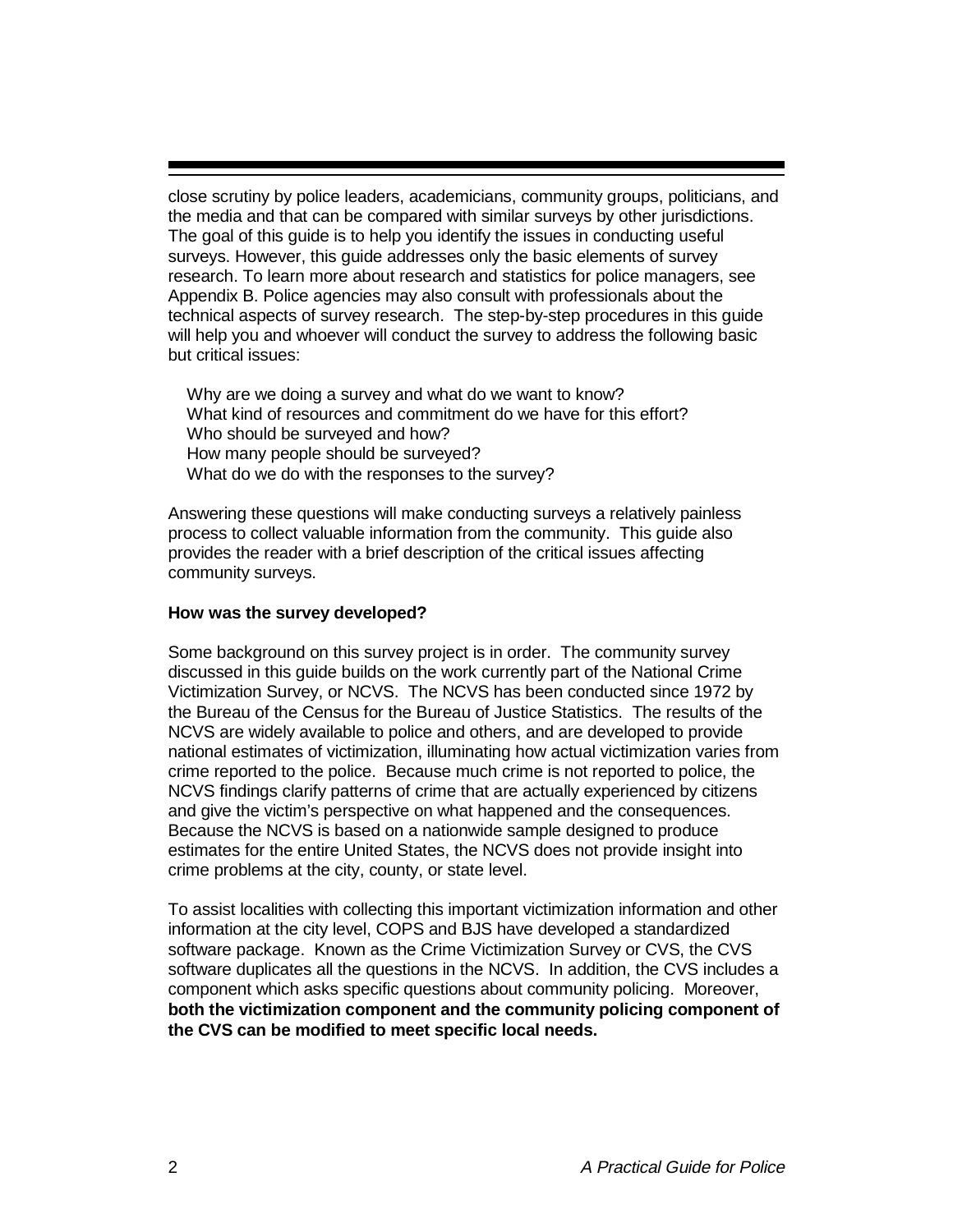#### **What is the local-level Crime Victimization Survey?**

The CVS is a generic telephone survey questionnaire covering what police engaged in community policing often seek to learn from the community:

What is the extent of residents' exposure to crime and perceptions of crime? What are local perceptions of community disorder and quality of life? What are local priorities for addressing neighborhood conditions of disorder? How fearful are residents of crime? What self-protective steps have been taken by citizens? What is the extent and nature of police contact with residents? What are citizens' perceptions of police activities? How satisfied are citizens with police performance? What are public attitudes toward and knowledge of community policing?

The community policing questions supplement the core victimization questions taken from the NCVS. The core victimization questions from NCVS examine in great detail the nature of victimization experiences within a household - identifying victim characteristics, victim behaviors, offense characteristics, reporting behavior including an explanation of why the incident may have been unreported, offender characteristics, use of weapons, and a host of other information about the victimization experience.

The reader should be cautioned that the CVS is a basic or generic community survey instrument. Survey research is not typically "one size fits all." Later in this guide, we'll discuss how to revise the basic survey to fit the specific needs of your jurisdiction. There are important benefits to conducting a standardized survey, however. The principal benefit is that many of the questions related to scientific methodology have been addressed by experts. **You can have greater confidence that the results of the survey are valid**. A second reason is that it is **possible to make comparisons with other jurisdictions which have conducted similar surveys.** For many situations such as addressing crime and disorder problems, such comparisons may not be helpful. However, to interpret the measures of citizen satisfaction with your department resulting from this survey, it may be useful to compare your agency to others.

#### **How have surveys been used by police?**

Police have long been interested in citizens' views of police. To evaluate police programs, academic researchers have used surveys of citizens — in person, by telephone or by mail, with different response rates and costs. But police agencies have only intermittently surveyed citizens, with some increase in these surveys beginning in the 1980s. During the 1980s police began to conduct their own  $$ albeit often informal - surveys. Many of these surveys were door-to-door surveys designed to document the extent and nature of fear of crime. Among others, fear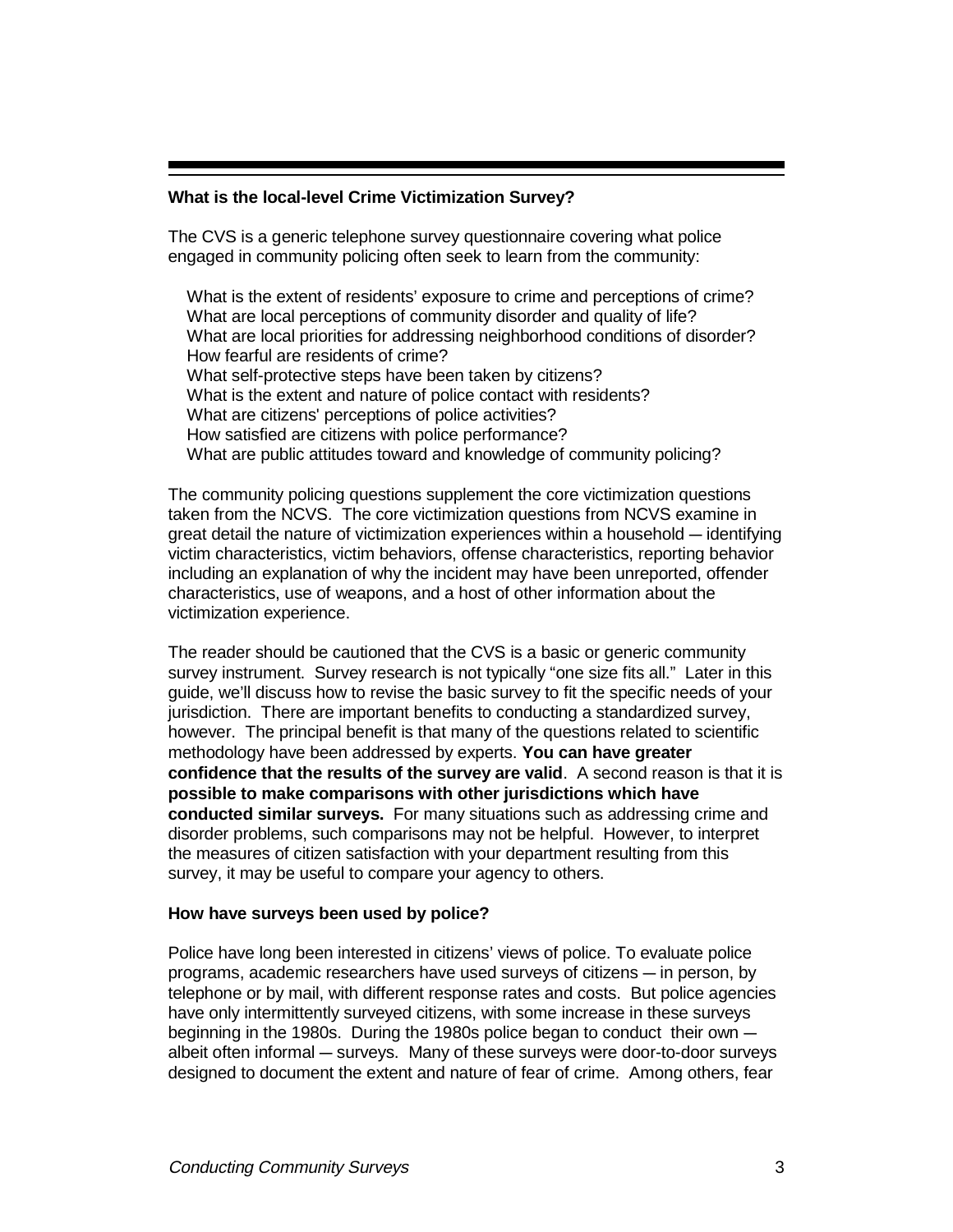reduction programs by police in Houston, Newark and Baltimore County made use of community surveys.

During the late 1980s, many police came to view the public as customers or consumers of police service. Police often used citizen or customer satisfaction surveys to gauge the reaction of citizens to contact with police. These surveys were often mailed surveys, sent to citizens who had complained, received traffic citations, or had other formal contact with police. Telephone surveys were also used for this purpose.

As part of the trend towards community policing and problem-solving in the midand late 1990s, community surveys have increasingly been used to collect local-level information from citizens about specific problems in their communities. For the most part, these surveys have been administered to sub-units within cities  $-$  public housing developments, neighborhoods or other geographic entities. Many of these surveys have been administered face-to-face at the homes of residents; however, door-to-door surveys are very costly to carry out.

While all of these approaches to collecting information from citizens have been used, surveys have not always provided reliable information to police. Because of the way people were selected for surveys, police surveys have typically not met scientific standards of reliability, and some have been subject to criticism.

To provide feedback about community policing, there has been increasing interest among police, city councils, and mayors' offices in obtaining reliable survey information that meets scientific standards by using probability samples. In fact, some cities now routinely conduct citizen surveys to provide feedback on police performance.

• Scottsdale, Arizona, conducts (through a contractor) an annual citizen satisfaction survey to assess service delivery. (See the questionnaire at **www://ci.scottsdale.az.us**). The telephone survey queries approximately 400 citizens through a random digit dialing approach. The sampling procedure is so standardized and the survey so routinized that information is used to guide the city's budgetary process.

• Similarly, police in Reno, Nevada, completed their 17th semi-annual community survey in early 1999. The Reno department primarily uses volunteers, such as university students and seniors, to carry out the survey of 430 citizens. (For more information contact the deputy chief for planning, training and research via **http://www.reno.gov**)

#### **Use of telephone surveys**

As a method of research, telephone surveys have many benefits. The telephone interview is typically non-threatening to the respondent and allows the respondent to feel the degree of confidentiality or anonymity assured by the interviewer. Telephone surveys also preclude the need for interviewers to conduct interviews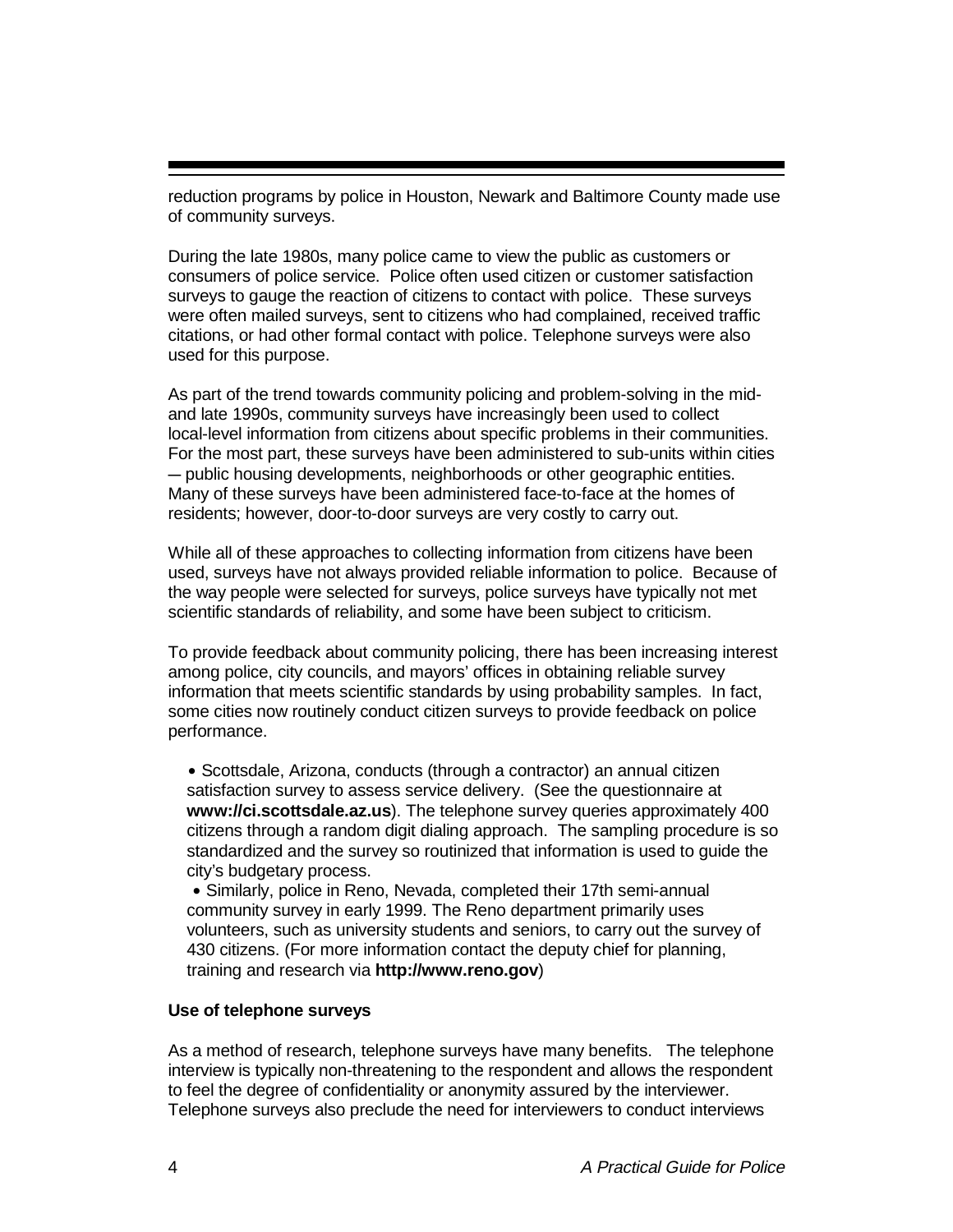in high crime areas where the risks to personal safety may be high. Typically, telephone surveys are inexpensive relative to other types of survey research, and response rates to telephone surveys are generally higher.

Despite the strengths of telephone surveys, there are some limitations which should not be overlooked. Although the vast majority of Americans have telephones in their homes, some do not, and in some neighborhoods the proportion of households with phones is low. Telephone surveys are inherently biased against lower-income citizens, since a larger proportion of low-income families have no telephone. Telephone surveys may also underrepresent persons with language barriers, in some ethnic groups or in age groups like the very young or the very old. Some groups such as the homeless, young inner-city males, or college students may be severely underrepresented in phone surveys. Since these persons may have different views of police service or different exposure to crime, this inherent bias in telephone survey research should be recognized throughout the survey process. There are procedures to weight demographic groups which are not fully represented in telephone surveys. These procedures are discussed later in this guide.

#### **Overcoming fears of surveys**

Conducting surveys can be intimidating and for some good reasons. The results of community surveys come under a great deal of scrutiny by media, politicians, community groups, academicians, and police leaders. If police or sheriff's departments develop their own surveys, they have to be concerned about their perceived bias as survey administrators. Surveys can be viewed as self-serving devices, designed to make the police look good, especially if there are concerns about police brutality, police attention to minority areas or police treatment of minorities, and other sensitive issues.

To address perceived bias, police must focus attention on every aspect of survey research, including question wording, field testing of questionnaires to identify problems, and other processes of survey development. In addition, police must identify an unbiased sampling frame and develop procedures for contacting prospective respondents. This is a big task – one with which a local university or college can assist.

Using the CVS and a standardized sampling procedure will relieve many of the external and internal pressures on police in conducting surveys. By following sound sampling procedures, city-level findings can be comparable to those of other jurisdictions. Replicating the survey on a periodic basis will provide police agencies with regular and reliable information about citizens' views of crime and public safety.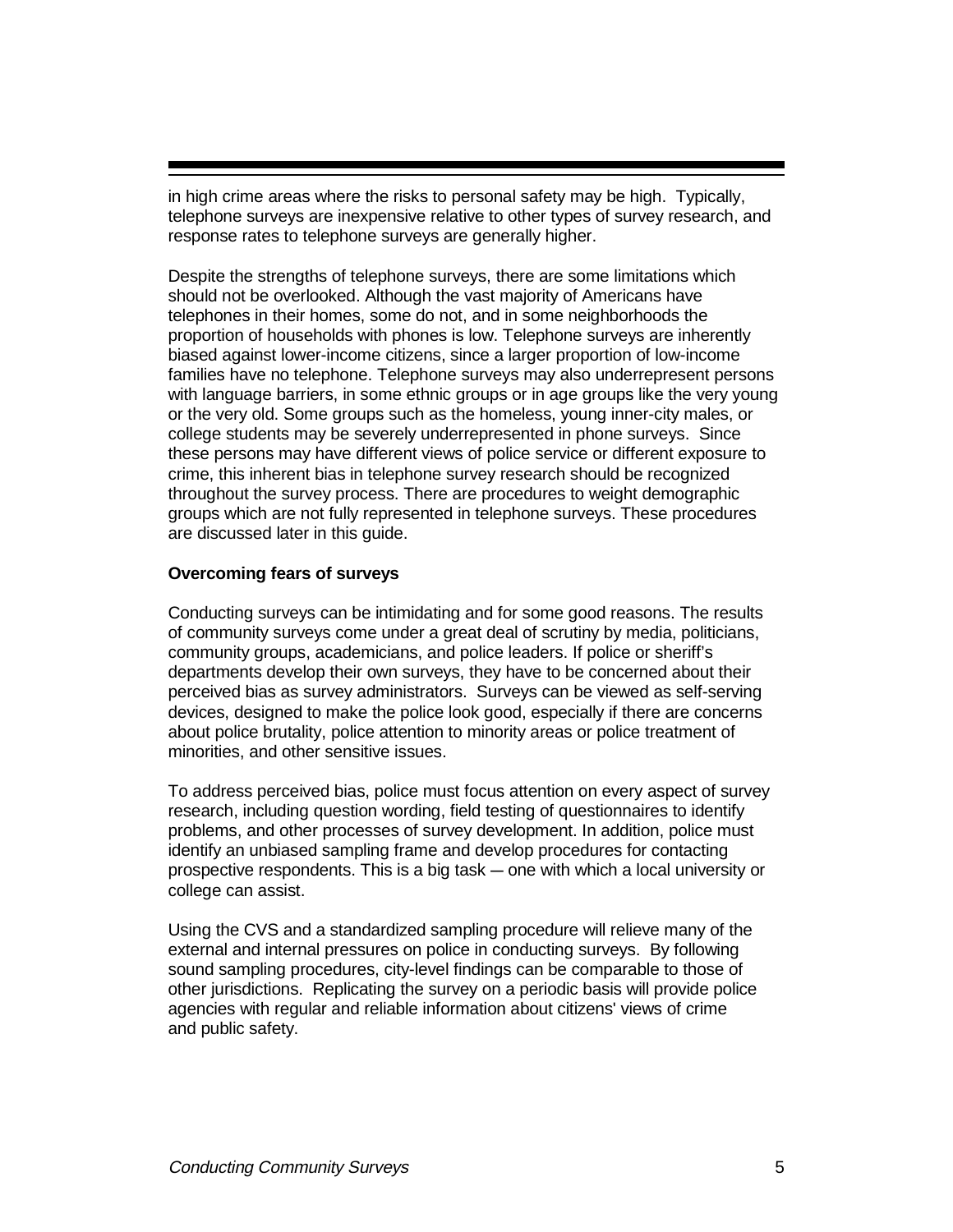The CVS eliminates the need for many of the procedures that occupy survey researchers. The survey instrument has already been rigorously pre-tested to ensure that questions are neutral and understandable, and responses have been scaled and validated. In addition, the software includes a method for generating a simple random sample of telephone numbers through a random digit dial approach by using the telephone prefixes for the area.

Telephone surveys are a promising method for police to collect quality information from citizens on a routine basis and at relatively low cost. Conducting survey research that meets standards of reliability is not difficult but requires a significant amount of effort. **Importantly, the commitment and resources for this task should be carefully evaluated by police before undertaking survey research.** Only if sufficient resources are available to police to conduct reliable scientific surveys can the benefits of telephone surveys be fully realized.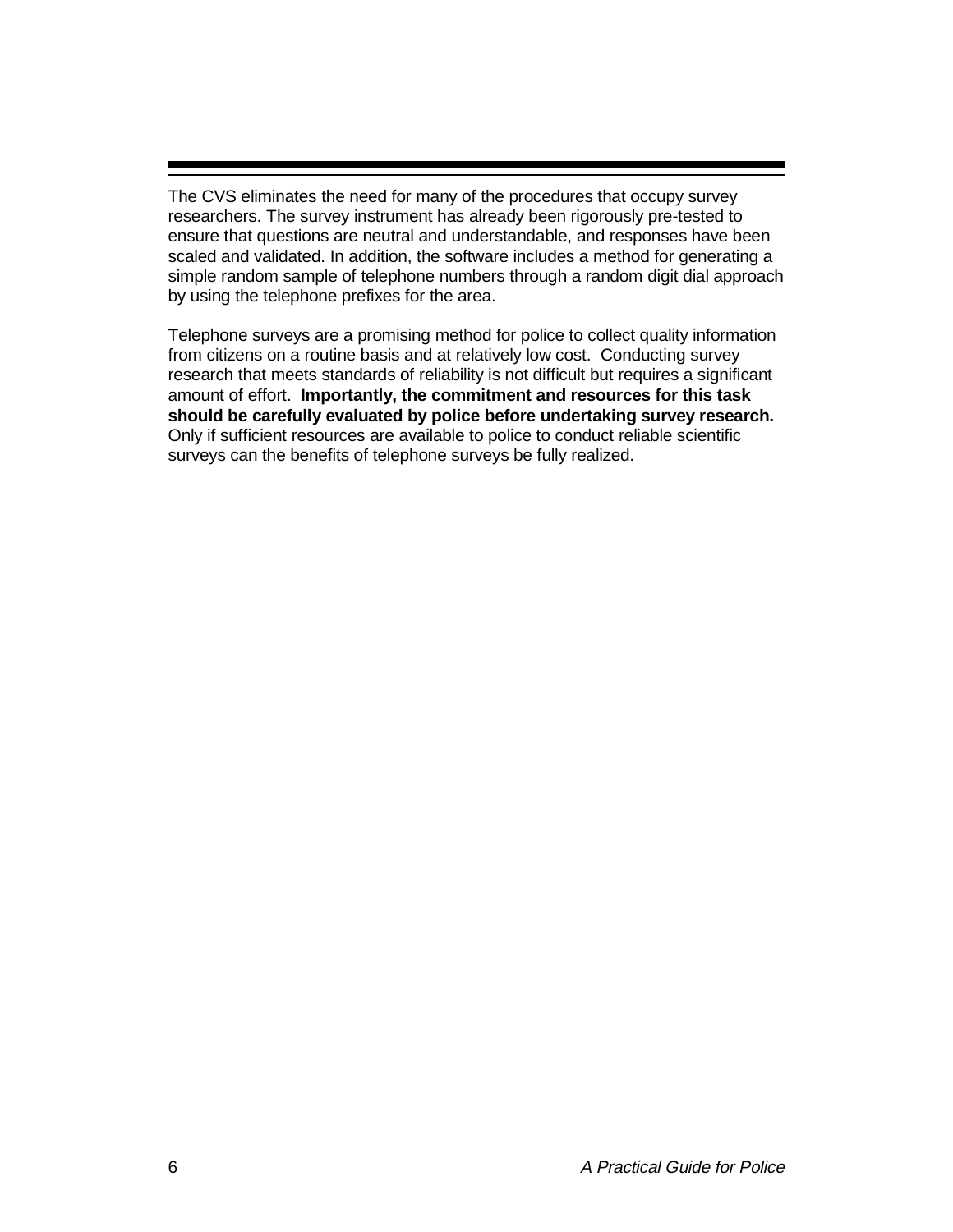#### **Survey development**

Carrying out the community survey involves installation and use of the CVS software provided by COPS/BJS. While this task should be carried out by someone knowledgeable about computers, it is a straightforward procedure that involves following clearly specified steps. The technical manual accompanying the software includes detailed installation and use instructions.

#### **Thinking about and setting goals**

The first and most important step of survey research, and the most often overlooked step, is determining the goals of the survey. Surveys for police can be used for different purposes and it is important to thoroughly discuss and articulate these goals prior to conducting the research. Avoiding or rushing this step will invariably result in problems.

Articulating survey goals invariably saves time, money and headaches. For example, if your jurisdiction is not interested in collecting information about victimization for different types of crime, much effort would be expended for collecting data with little value to your agency. Similarly, if your agency is not engaged in community policing  $-$  and has no interest in implementing community policing  $-$  you won't want to waste time asking respondents about community policing initiatives. If your agency is concerned about its relationship among different groups of Asian heritage  $-$  perhaps Lao, Cambodian and Vietnamese  $$ the survey must ask about country of origin. Thinking about these needs after the survey is conducted is too late.

So, thinking through and articulating goals help police develop a survey instrument that is most appropriate for the jurisdiction. Articulating goals also facilitates analysis. For example, if you're interested in the rate of crime in the Northeast area of your city, the sampling plan must collect enough responses from that neighborhood to yield valid information. If you're particularly interested in the opinions of a small ethnic group, or a particular age group, this affects your sample size and sampling plan. It's best to know these needs at the beginning of the survey, not after the survey is completed.

During the discussion of goals, police should also plan whether the survey is to be repeated periodically. While there are many benefits to conducting periodic surveys of citizens, this replication may be beyond the resources of the jurisdiction. It may be more feasible to conduct the community survey every other year or even every three years. While the longer time frame may wash out some of the information about police services, such a survey will still provide valuable information which is a snapshot of a point in time. If possible, decisions about replication should be made before conducting the first survey as plans to replicate the survey can have implications for what questions are asked.

While your jurisdiction may not be exceptionally interested in victimization rates for a one-time survey, declines in victimization rates – as reflected in a periodic  $s$ urvey  $-$  may provide useful information for evaluating crime control and public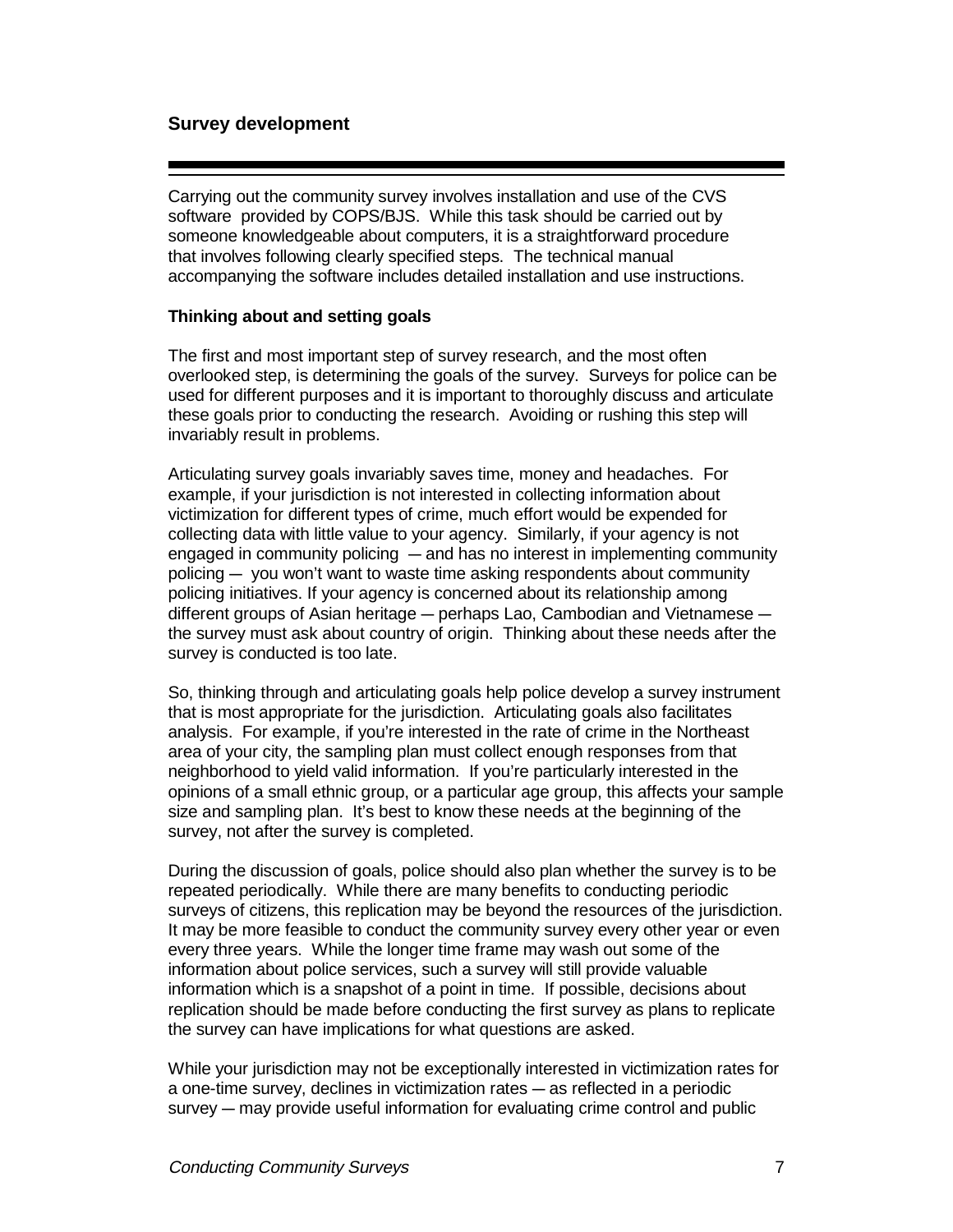safety initiatives. An example of this utility is often heard in discussions of community policing. Many police leaders believe that reported crime will first rise when community policing initiatives are implemented, as residents become more willing to report offenses. Victimization surveys may provide evidence for this hypothesis, revealing that as actual victimization declines reported crime rises. Without victimization information, police will be hard pressed to document this explanation of community policing impact and will be able only to provide anecdotal support for the hypothesis that crime is actually declining.

So, thinking through the survey goals is a necessity for conducting good survey research. This step ensures that the survey accomplishes the following:

Makes most efficient use of resources by selection of appropriate sample size Provides the most meaningful information for local needs Assists with development of an analysis plan Plans for future information needs.

#### **What do you really want to know from the survey?**

In practical terms, the answer to this question may be affected by knowing what kinds of things you can learn from a community survey. Among the possible objectives of a police department using the standardized CVS including the community policing section are the following:

- Victimization differences between reported offenses and actual victimization by individual characteristics such as race, gender, age and income
- Comparison of local victimization rates with those of other jurisdictions
- Measures of citizen willingness to report crime
- Indicators of citizen fearfulness
- Analysis of crime and disorder problems

˘ Measures of police performance: survey measures citizen knowledge and attitudes, satisfaction reflects how well the police are doing their job from the citizens' perspective

˘ Measures of public information efforts

 $\bullet$  Comparison of a jurisdiction's community policing efforts  $-$  and impact on victimization and fear – with those of other jurisdictions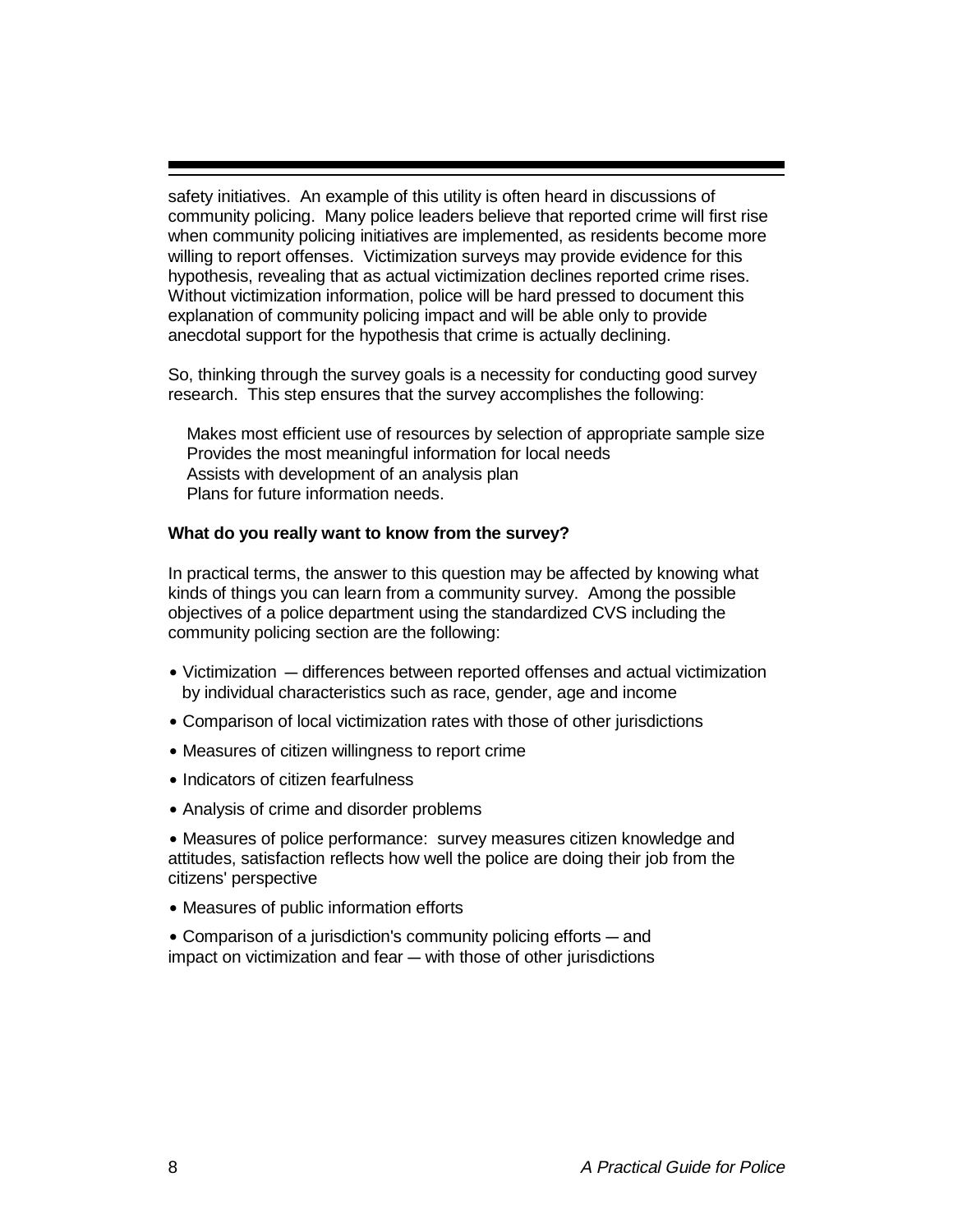#### **Tailoring the survey to fit your needs**

The goals of the survey will affect the kinds of questions which the police agency will want included in the survey. The basic survey questionnaire  $-$  either the CVS portion or the community policing section  $-$  can be modified to fit different police objectives. Some questions may be deleted or altered, while additional questions may be added. The technical guide that accompanies the CVS software includes directions for carrying out these modifications.

#### **Modifying the level of analysis**

One modification which may be desired by local jurisdictions is to alter the level of analysis. The CVS survey is designed to collect information about a city. The survey currently does not contain area-level information smaller than a city. While city-level information is certainly easiest to collect, there is no reason why the level of analysis cannot be changed. However, if police wish to collect and analyze information about smaller areas within the city, such as neighborhoods or other geographic areas, typically a larger sample must be surveyed. Sample size is discussed inlater in this guide.

Since many police agencies are interested in differences in crime and victimization in specific areas within their city, agencies may wish to add a question identifying the respondent's area within the city. Addresses are requested in the survey or respondents may also be asked to identify their zip code, neighborhood by name, region or quadrant of the city (linking the survey to a GIS may facilitate data collection by neighborhood).

Police agencies may want to collect information only from specific neighborhoods rather than undertaking a city-wide survey. If information about geographic areas for telephone prefixes is available, a sampling frame may be constructed making use of this knowledge. Sample size will vary accordingly. Alternatively, interviewers may screen calls to identify only respondents who live in certain portions of the city. This task would be time consuming.

#### **Modifications to reflect local conditions**

Other modifications to the survey will reflect differences in jurisdictions across the nation. On occasion, these differences may consist of wording or particular localized conditions. For example, the survey asks respondents about steps they have taken to prevent crime in the home. In warm areas of the country where windows and doors may be left open, simply keeping doors and windows shut may be a deterrent to crime. While the survey asks if the respondent has taken other precautions, the current survey questions and responses should be carefully evaluated to ensure they reflect local conditions and objectives. The local crime and public safety scenario in cities varies based on a variety of conditions. For example, crime varies by housing stock since high rises feature different problems than single-family residences; crime varies by the presence of alleys or other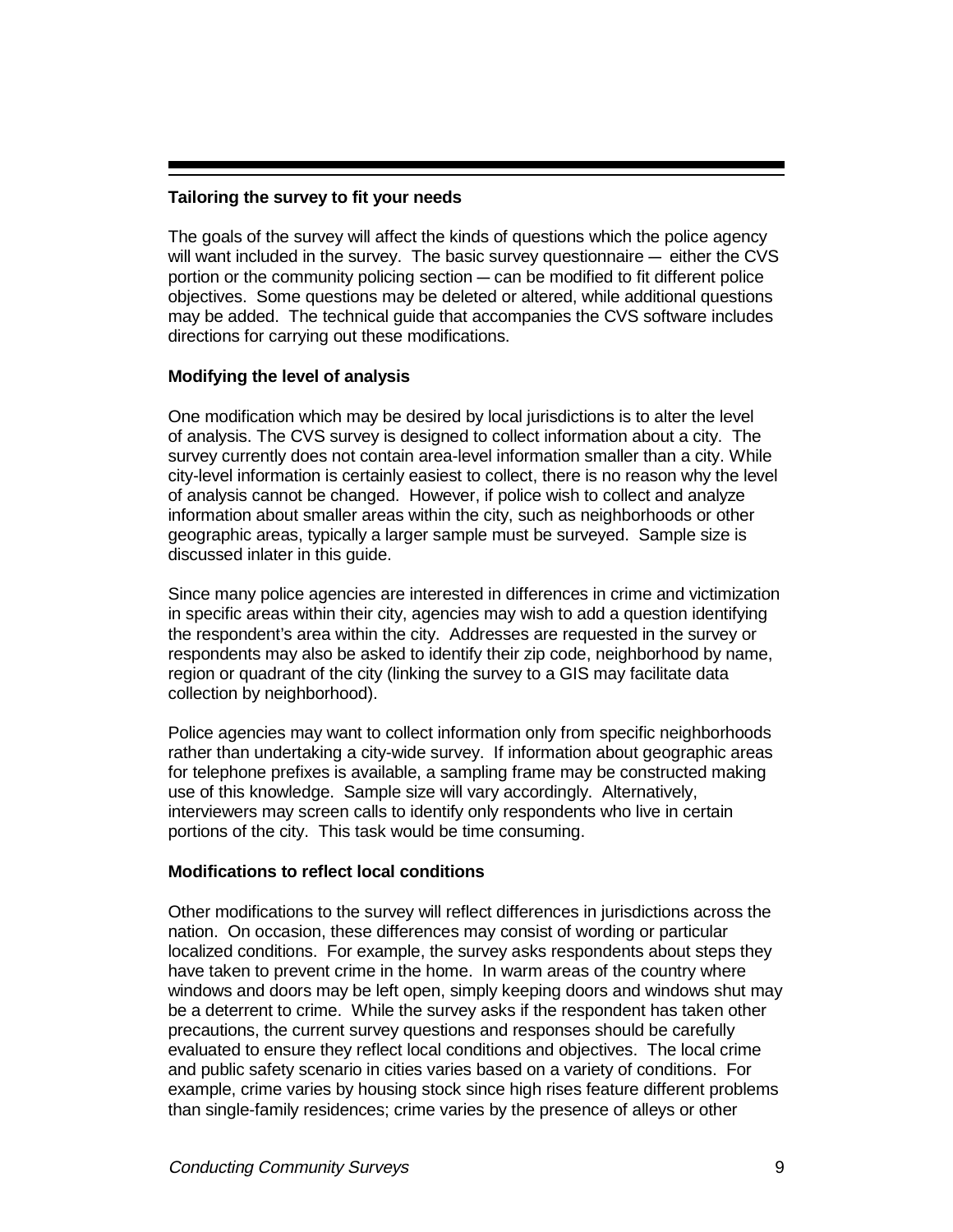street configurations and conditions; by topography, such as canyons; by development, such as proximity to retail areas, and by many other features.

#### **Modifications to incorporate measures of planned police initiatives**

An important element for modifying the questionnaire is to incorporate measures of planned police initiatives. Say, for example, the police plan to mount an extensive public information effort to encourage residents to keep windows and doors shut. If this type of effort is planned, a baseline question can be included in the survey to determine what proportion of residents currently keep windows and doors shut. This baseline measure will then provide a before-and-after measure of the impact of the police public safety measure. This research design, known as a pre-test post-test, provides excellent information about the impact of prevention or intervention efforts. Crackdowns on gangs, street-level drug dealing, truancy, public drinking and a host of other community-policing initiatives can be well documented by using this design.

#### **Modifications to survey should be consistent and neutral**

Modifying the questionnaire requires care and attention to question construction and response options. In general, questions should be neutral and consistent with other questions in the survey questionnaire. Response options should also be consistent with the responses in the questionnaire. For example, if concern about gangs in your jurisdiction is a major issue, the survey may be modified to ask the respondent:

"How fearful are you about gangs in your city (and/or your neighborhood)?"

Since response options to similar questions in the survey are worded as

- (1) Very fearful
- (2) Somewhat fearful
- (3) Not very fearful
- (4) Not at all fearful

this same sequence of responses should be used for the new question.

#### **Who ya gonna call? The critical issue of sample size**

Once the survey has been modified to be consistent with the goals and objectives in a particular jurisdiction, attention must turn to the selection of respondents. By far, the most common question of police conducting community surveys is "How many people must I survey?" The answer to this question relates to the goals and objectives of your survey. In this section, we will provide some general guidelines for decision making.

We mentioned previously that police surveys are often criticized because they are not scientific or probability samples, thus their findings are not representative of anything in particular. Investing the time to develop a defensible sampling strategy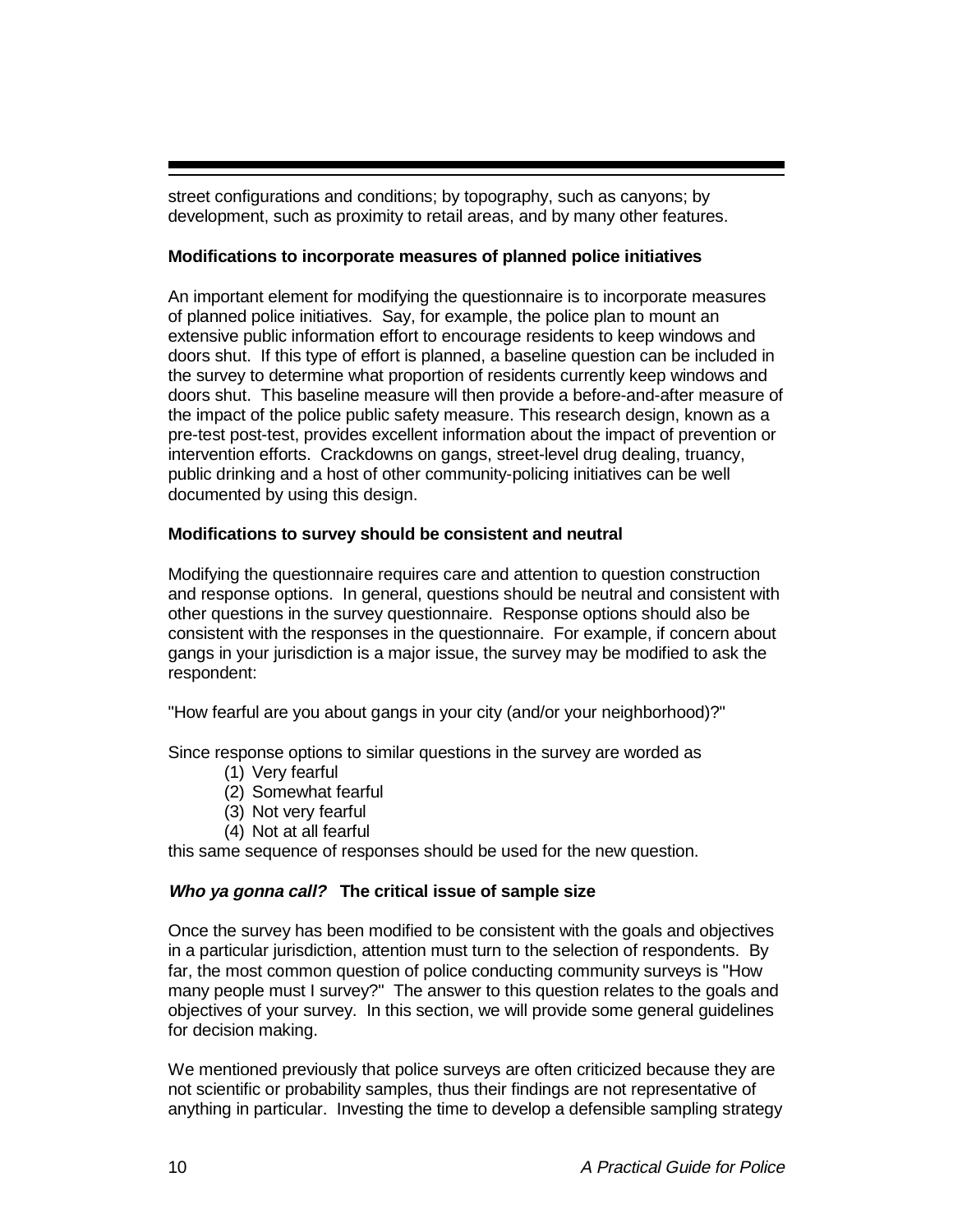and a probability sample is an important procedure. So, a brief and very basic discussion about sampling procedures is necessary.

#### **Population and samples**

When you sample people, you select a portion or subset of everyone you are interested in, then make generalizations from the subset to all people of this type. The larger group is called a *population* while a sample is the subset or a portion of the population. If you were interested in the experiences of women who have been victims of theft, the population is all women. Since it is not possible to interview all women, you will want to interview a subset of women. The subset is your sample, and it is made up of cases. In the example so far, the cases are those women selected for interviewing.

If possible, you will want to know something about the population. For example, what proportion of the population have been victims of theft in the prior six months? To answer this question with a sample, you need to be sure that the sample is representative of the population. Characteristics of the population are called parameters. In this example, the proportion of women in the population who have been sexually assaulted in the prior six months is a parameter. Though this number exists, it is unknown. You will need to estimate it from the sample. The estimate of the population parameter from the sample is called a *statistic*. If the sample is unrepresentative of the whole population, then the statistic you calculate is unlikely to be an accurate estimate of the population parameter you care about. For example, if you interview women at a women's crisis clinic, you may overestimate the proportion of women who have been victims of theft because it is quite likely that this sample or subgroup has a higher than average theft rate than women in the population.

How do you get a representative sample from your population? All sampling begins with the translation of a defined population into a sampling frame. A sampling frame is either a list of possible cases or a procedure for finding eligible cases. It is from this sampling frame that you will select your cases. Ideally, everyone in the population should show up in the sampling frame. Say you were interested in the experience of college undergraduate women who have been victims of theft. There is one university in your jurisdiction, but there are too many female undergraduates to interview. The university might be able to provide you with a list of undergraduates for you to use as a sampling frame.

#### **Issues of probability sampling**

Probability sampling includes a variety of techniques that produce cost-effective data sets that are representative of the population from which they are drawn and yield information that quantitatively describes our confidence in how well the sample estimates describe population characteristics. Non-probability samples can be cheap or expensive, but we often have no basis for claiming they are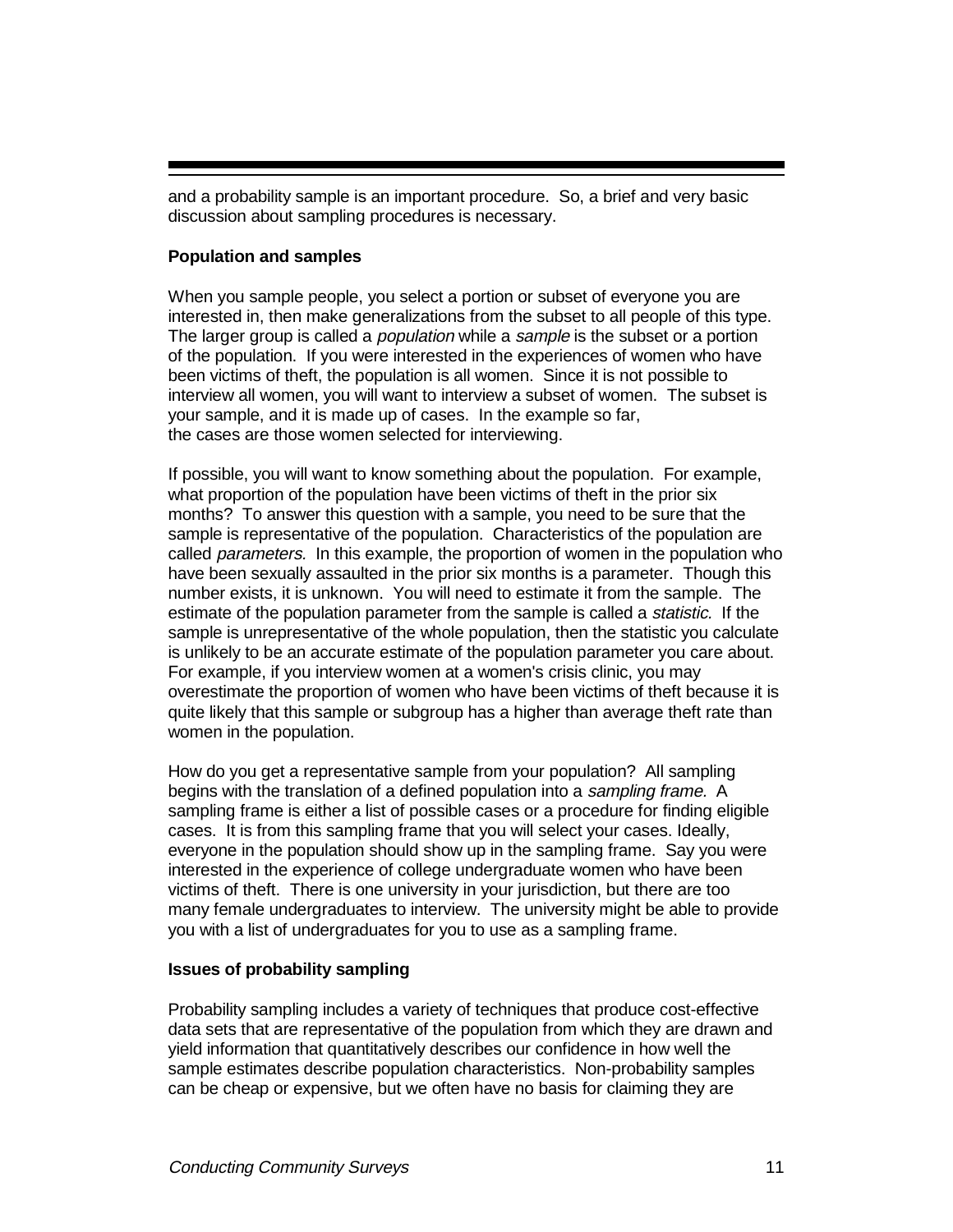representative of the population, and we are not able to measure how well our sample results reflect the whole population.

A probability sample is one that is selected in such a way that each member of the population's sampling frame has a known probability of being selected and that probability is greater than zero. Note that this does not necessarily mean an equal probability of being selected, though some probability samples have that characteristic. In some circumstances it is desirable to select some members of population with certainty. If you are using something other than equal probability of selection, weights should be used to take into account the differing sampling probabilities.

A non-probability sample is a sample in which you either do not know the chances that each member of the population has of being selected, or there are some members of the population that will not be selected. Interviewing the women in your office about their theft victimization experiences might help you think about the problem of women as victims of theft, but this group is unlikely to be representative of the larger population in your city.

When using a probability sample, two things heavily influence the confidence in your estimates. The first is *sample size*. This is the number of cases in your sample. The bigger your sample, the greater the confidence that your statistic is an accurate measure of the population parameter. You have some control over your sample size, at least within the bounds of your budget or the budget of the agency funding your research.

The second factor which influences confidence in estimates is the prevalence of the characteristics of interest in the population. The greater the prevalence, the smaller the sample you will need to get the same level of confidence. The more rare the characteristic is in the population, the larger the sample required to get the same level of confidence. While you have no control over the prevalence in your jurisdiction, your knowledge about how common the characteristic is in your population can be used to design your sampling strategy.

Simple random sampling is one of four common probability sampling designs. Each has its advantages and disadvantages. Simple random sampling is the type of sampling design we usually think about, and the sampling strategy which is recommended in software package included with this guide.

Once the sample size has been determined and the sampling frame has been developed by inputting the jurisdiction's telephone prefixes to generate a list of telephone numbers, each item on the list is given a unique number. Using the software's capacity to produce random numbers, cases (telephone numbers) are selected for the sample. Each case (telephone number) in the sampling frame (list of telephone numbers) has exactly the same probability of selection and that probability is equal to the sample size divided by the population size (number of entries in the sampling frame). It is important to include all prefixes that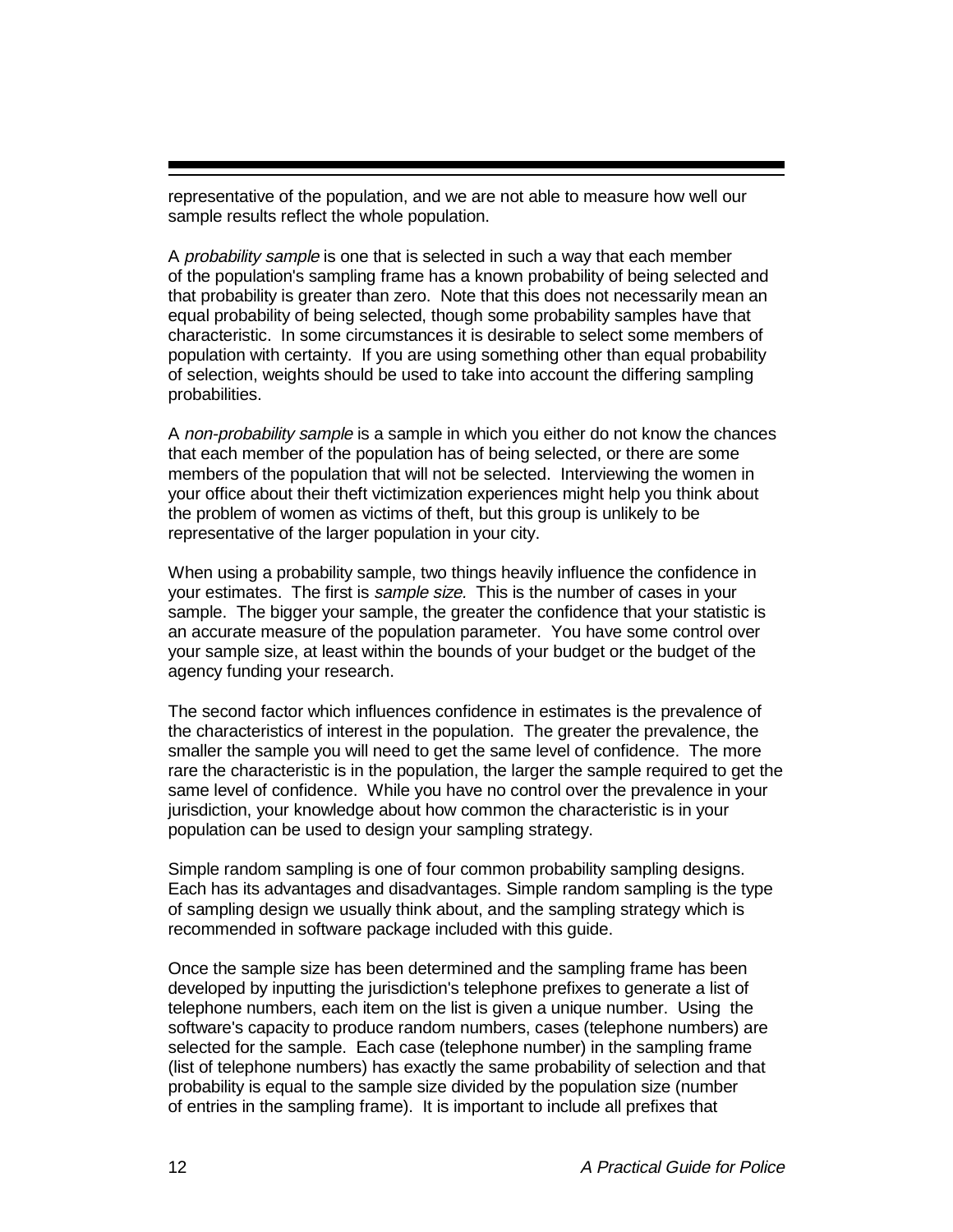significantly cover the area of interest. Leaving out some will lessen the representativeness of the sample.

Simple random sampling is most useful when you are not investigating rare events or small population segments. For example, if you think that only about 2 percent of the female undergraduates at a certain college have been the victim of a theft in the prior six months, then simple random sampling is a very costly approach. To be sure that we have 30 women who have been victims of theft in our sample, we would have to interview 1,500 female students. In contrast, if 40 percent of female undergraduates are likely to have been theft victims, then simple random sampling may be quite efficient. This, of course, is the difficulty for a city-wide sample for victimization; despite prominence in the media, violent crime events are relatively rare in a jurisdiction. Very few persons are victimized by violent crime.

#### **Generating the sampling frame**

Now that we've discussed the issues underlying determining sample size, we're back to the question  $-$  How many are enough? Since violent crime rates  $-$  that is, rates per  $1,000$  population  $-$  are fairly well established and consistent across different places, we know that violent crime is a relatively rare event.

Using the CVS software, the sampling frame for the CVS and community policing survey consists of randomly generated telephone numbers which, by and large, represent separate households. (Some may represent multiple phones within a single household while others serve multiple households, such as a rooming house.) This method of telephone number generation is known as random-digit dialing or RDD. In developing a sampling frame, RDD avoids the limitations of using phone books, since many telephone numbers are unlisted.

In generating the sampling frame, enough numbers must be generated to account for refusals  $-$  that is, the prospective respondents who decline to be interviewed  $$ and ineligibles such as non-residential numbers, non-working numbers, facsimile, computer lines, and cell phones and numbers which duplicate other lines within a household. These ineligible numbers may constitute a very large portion of the sampling frame, particularly in moderate to high-income neighborhoods. There is no reliable information about ineligibles generated through RDD. An estimate of about 60 percent may be appropriate for purposes of planning. Actual experience will probably vary a great deal by location and depend on the effort applied to obtaining participation from the survey respondents.

#### **What is the appropriate sample size?**

Deciding on an appropriate sample size requires effort and planning. There are no standardized sample sizes for surveys. Recommended sample sizes are even independent of city size. Since violent crime is a relatively rare event and is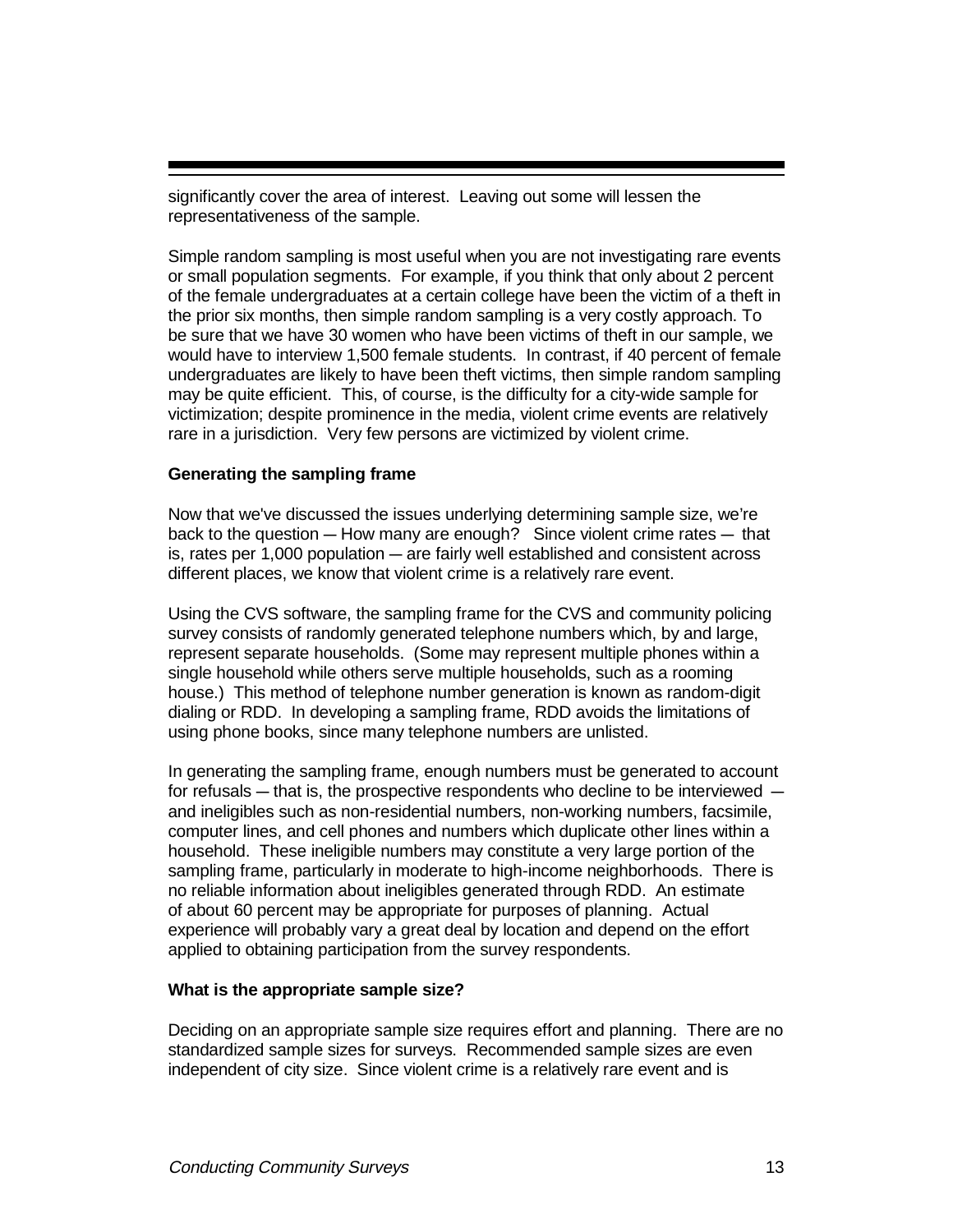| Table 1. Best guess for sample size   |                                                               |          |           |           |  |  |  |  |  |  |
|---------------------------------------|---------------------------------------------------------------|----------|-----------|-----------|--|--|--|--|--|--|
| Best quess of<br>percent of<br>people | Minimum sample size to find <i>n</i> cases with victimization |          |           |           |  |  |  |  |  |  |
| victimized                            | $n = 30$                                                      | $n = 50$ | $n = 100$ | $n = 150$ |  |  |  |  |  |  |
| 0.5%                                  | 6,000                                                         | 10,000   | 100,000   | 300,000   |  |  |  |  |  |  |
| 1%                                    | 3.000                                                         | 5,000    | 10.000    | 15,000    |  |  |  |  |  |  |
| 5%                                    | 600                                                           | 1,000    | 2,000     | 3,000     |  |  |  |  |  |  |
| 10%                                   | 300                                                           | 500      | 1,000     | 1,500     |  |  |  |  |  |  |
| 15%                                   | 200                                                           | 333      | 666       | 1,000     |  |  |  |  |  |  |
| 20%                                   | 150                                                           | 250      | 500       | 750       |  |  |  |  |  |  |
| 25%                                   | 120                                                           | 200      | 400       | 600       |  |  |  |  |  |  |

somewhat equally as rare in large cities as in small cities, recommended sample sizes will not vary much based upon the total population of the city. In general, a final sample size of at least 200-250 will be the absolute minimum necessary for making inferences to the larger population. In the 12 large cities in which the CVS questions were tested, final samples consisted of approximately 800 households (in each city) to produce a sample sufficient for making inferences about victimization experience. These numbers were necessary to generate a sufficient number of victims of violent crime in the sample since violent crime victimization is statistically a rare event. In general, an appropriate sample size will fall somewhere between these points, depending of course on the objectives of the survey. If the police agency is not interested in violent crime, and desires only to collect information about property crime victims, a smaller sample may be used since property crime is statistically more common than violent crime.

One way to think of selecting sample size is to develop a "best guess" of the level of victimization experience being sought in the sample. Using Table 1, say that

you estimate that half of 1 percent of persons in your community experience the type of victimization you wish to examine. If your population is 500,000, this best guess of victimization suggests that about 2,500 persons are victims. To find 30 of the 2,500 victimized persons, you will need to call or interview at least  $6,000$  persons  $-$  your sample size is  $6,000$ . A minimum number of 30 cases is an absolute requirement for large sample analysis with statistical procedures normally used.

If you are interested in looking at subgroups such as race or gender by type of victimization, then doubling the sample size is appropriate. This requires that your minimum number of cases increases proportionally as indicated in the top row of Table 1.

#### **Reno, Nevada**

Reno police conduct community surveys twice each year, and a sample size of 430 provides reliable information. In general, the larger the sample size the greater the accuracy in the survey estimates, assuming the sample is increased in a random manner.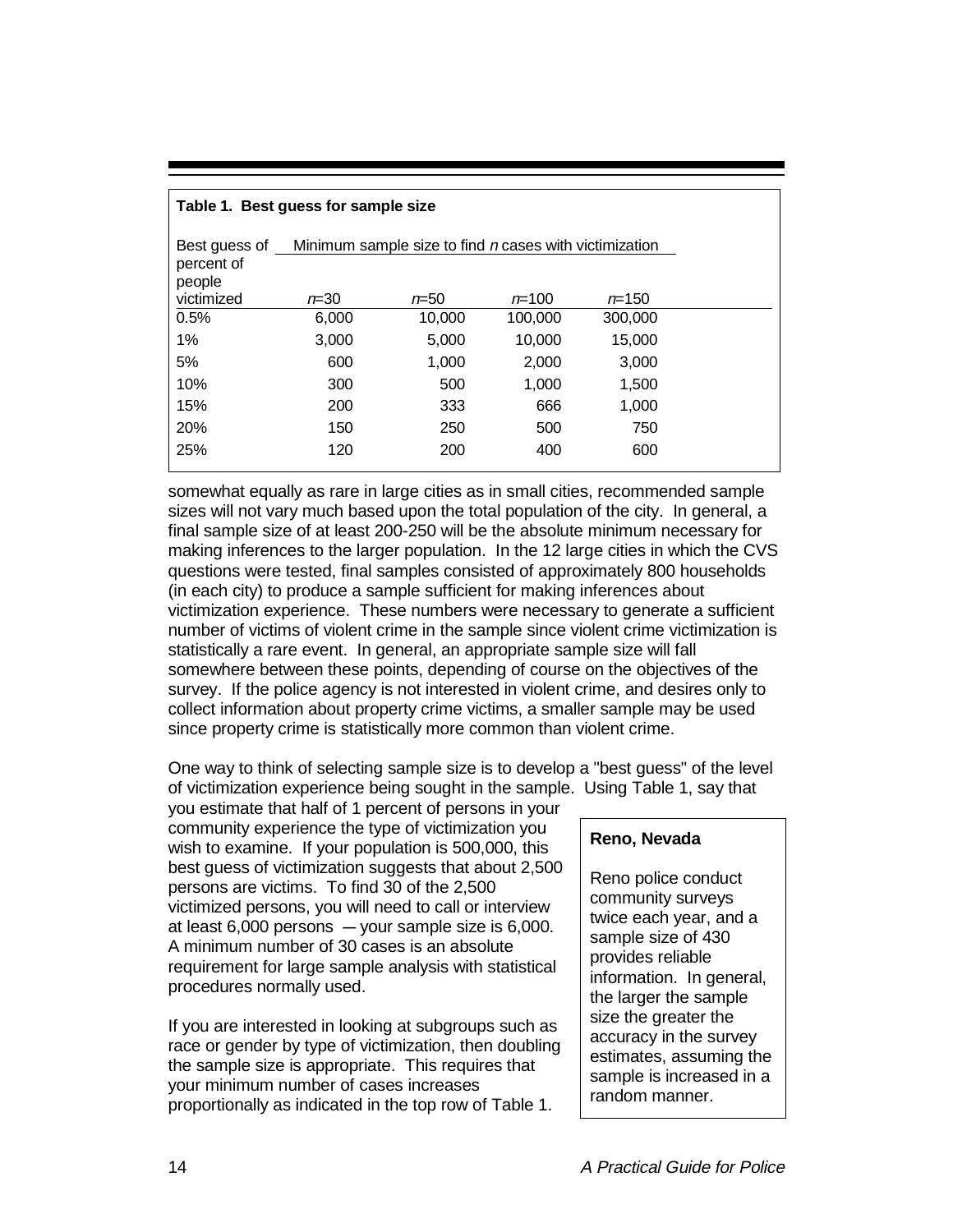If the subgroup of interest is a very small proportion of the overall population, then tripling or quadrupling the sample size may be in order. In these situations, simple random sampling is prohibitively expensive since you need more and more interviews — and a more efficient method of probability sampling should be used. Professional assistance should be sought under these conditions.

If the victimization experience you seek to examine is more common than the previous example, you may call fewer people. For example, if the victimization experience is estimated at 15%, looking at Table 1, you will see that you only need to call 200 persons to find 30 persons with that type of experience.

#### **How representative is the sample?**

As telephone numbers are randomly generated for the survey, no advance information is available about the population. While the generation of random numbers (RDD) will provide a defensible sampling strategy, the randomness alone will be insufficient to insure that the final sample is actually representative of the jurisdiction's population. Nonrepresentativeness may occur either in the original sampling frame if, for example, low-income persons or minorities are less likely to have phones, or in the non-responses or refusals if victimized persons or some other group are less likely to participate in the survey. The resulting level of error in the survey estimates will depend on how many persons are missed and how different they are from those that you are able to interview. Missing a large portion of a distinctive subgroup in the population can greatly reduce the usefulness of the survey data.

For most police agencies, some demographic characteristics of citizens are of critical importance in collecting information. The exposure of citizens to police and their opinions of police, as well as victimization experience, vary based on demographic and neighborhood characteristics. Thus information about these characteristics must be collected during any survey and must be monitored as the survey is being conducted to make sure that enough respondents with those characteristics are being surveyed.

For most police agencies, these relevant characteristics may include gender, age, race, and income level. Additional variables may be critical in a particular jurisdiction. Once the survey is administered and demographic characteristics of the respondents are developed, these findings can be compared with census data for your jurisdiction to ensure that respondents are representative. For groups which may be underrepresented in the final sample, the responses may be weighted to increase their relative proportion for the entire sample.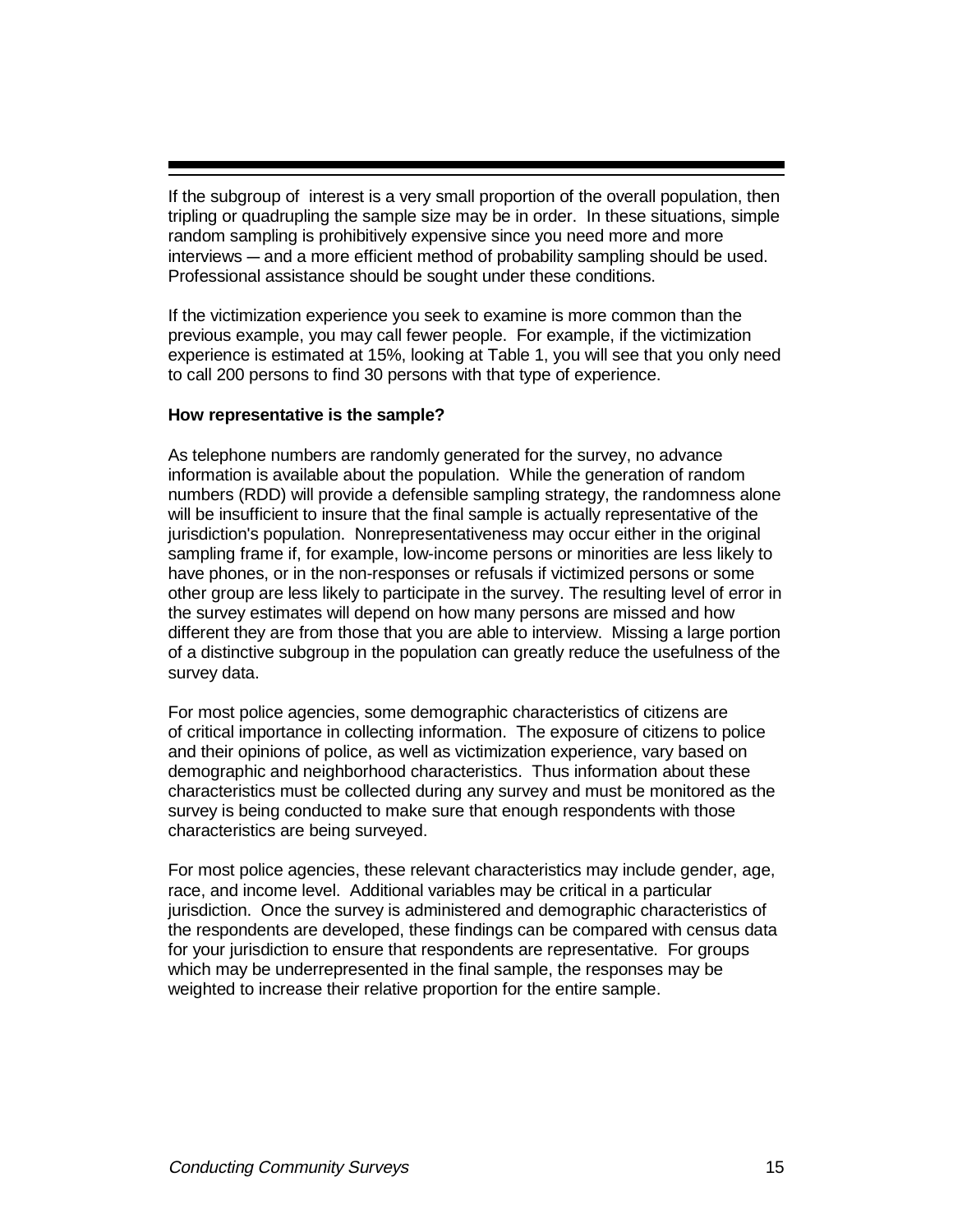#### **Survey administration**

#### **Carrying out a survey**

Conducting a large survey is a substantial task. This section of the guide discusses the highlights of survey administration. You may want to refer to the appendix for additional resources about this step of the survey. Resources must be identified and capacity for conducting the survey must be assessed. Cities or police agencies often contract with local colleges, universities or research organizations to conduct surveys. These organizations have the resources in terms of telephones, computers and trained personnel to carry out the survey. While this approach may be expensive, this may be the most efficient way to conduct the research. In addition, many police and city leaders feel that there is increased legitimacy attached to research findings conducted external to the police department.

The perceived legitimacy associated with survey research is not a minor issue. Conducting their own survey of the community may open the city or police department to criticism or make results suspect. However, if results are designed primarily for use within the police agency for example, feedback for allocating police resources or providing annual evaluation information & an in-house survey may be appropriate.

Using the CVS software companion to this guide relieves some of the criticism applied to police surveys. The CVS is a standardized survey which builds on the National Crime Victimization Survey, conducted for over 25 years by the U.S. Census Bureau for the Bureau of Justice Statistics. The community policing questions in the CVS were rigorously field tested by the U.S. Department of Justice in 12 jurisdictions. The validation processes carried out have standardized the survey instrument, so that the same survey will likely be used by other police agencies in the nation. The survey instrument has a great deal of validity on its own merits.

Effort and care must be expended to set up and carry out the survey. Resources such as telephones and computers must be allocated and located. Personnel must be selected and thoroughly trained. Methods of supervision and quality control must be developed to insure the accuracy of the surveys, and issues such as time frames must be established.

#### **Coordination and quality control**

Administration of a telephone survey is not complicated but requires careful planning and close adherence to a series of quality control procedures. Planning a survey also involves estimating the time needed to carry out the survey in a relatively compressed period of time. Surveys which are allowed to drag out for months and months run the risk of a major crime event occurring which will alter respondents' perceptions of crime or police in the midst of the survey. To avoid this situation, every effort should be made to conduct the survey as quickly as possible.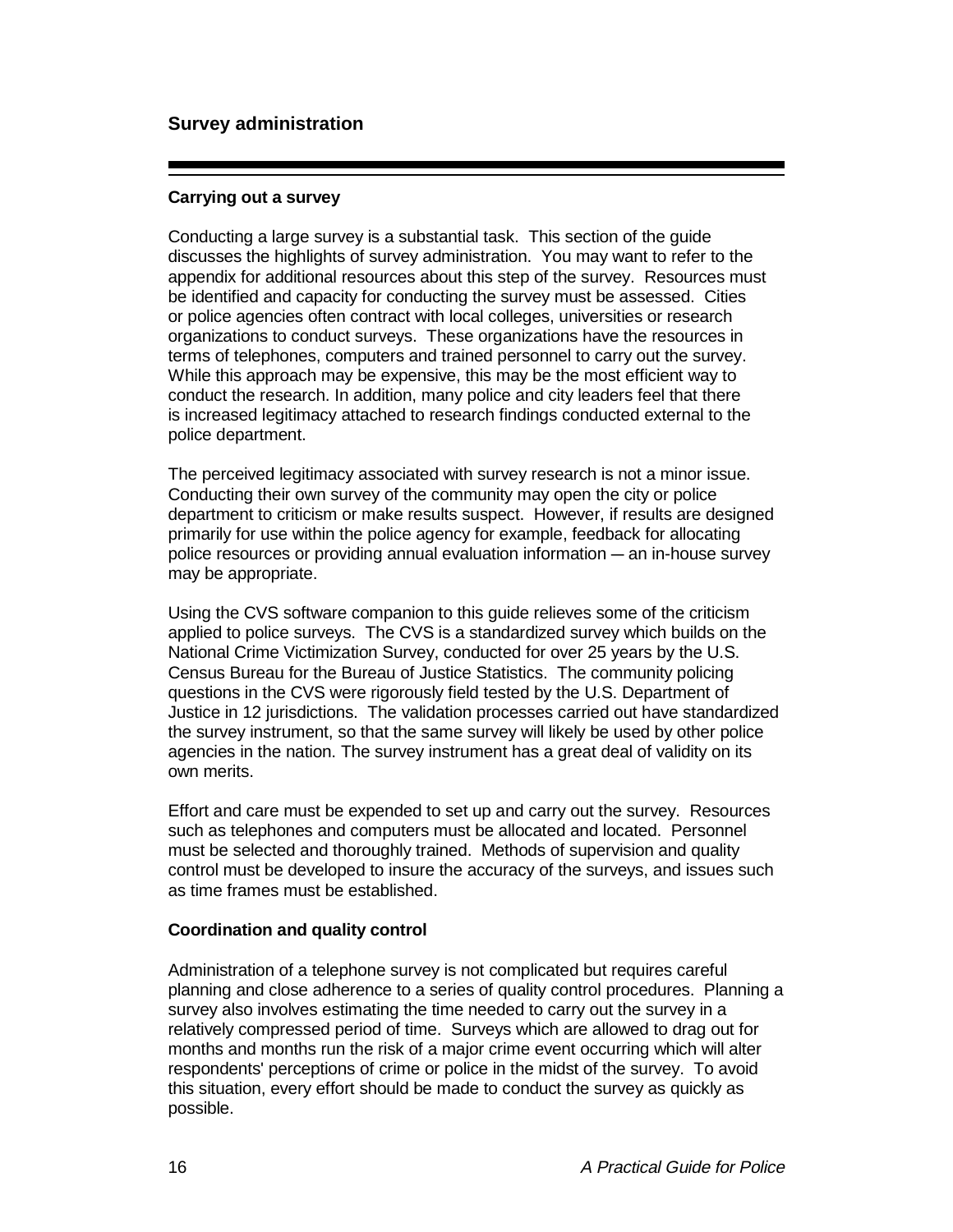Estimations can be made of the amount of time necessary to carry out a survey based on the desired sample size. The national CVS requires approximately 10 minutes to administer. This figure, of course, varies from one individual to the next while the Community Policing section will add approximately 5-10 minutes to the interview time.

The number of surveys to be conducted will be determined through the sampling procedure (see above), guiding survey administrators in estimating the amount of staff necessary to conduct the survey. Estimates of the time to conduct a community survey should follow a formula which includes:

The number of respondents/cases desired  $-$  e.g., 600 Estimation of refusal rates (30 percent of 12-city CVS) Estimates of eligible respondents (that is, ineligible numbers are screened out - perhaps around 60 percent) Total number of telephone numbers to be generated and called

In this example seeking 600 respondents, 2400 numbers will be generated; 60 percent or 1,440 will be ineligible while 960 will be eligible; and 30 percent or 288 will refuse while 70 percent or 672 will agree to the interview. As general rule, based on the sample size for the 12-city field test of the CVS questions, telephone numbers should be generated for approximately four times the number of surveys desired. This ratio incorporates both ineligibles and refusals.

#### **Selection, training, and supervision**

The selection and training of interview staff and their supervision are critical to administering the survey. All interviewers should be well-supervised. Survey administration should be monitored on a random basis and quality control checks, such as making call-backs to respondents should be carried out to ensure the accuracy of interviews.

Training of interviewers should be carried out to ensure that all surveys are conducted as similarly as possible. In general, interviewers should be thoroughly trained to be neutral, precise, and thorough in administering each survey.

Training should also emphasize the confidential nature of information being collected. Interviewers should be aware that respondents may be suspicious of providing personal or sensitive information over the telephone particularly about their experience with victimization. Evidence with telephone surveys suggests that these surveys are typically less threatening to respondents than face-to-face surveys. Nonetheless, interviewers should fully brief prospective respondents about the purposes of the survey and the identity of the survey organization. Data management practices should be established to maintain the anonymity of the respondent and the confidentiality of all information collected through the interview.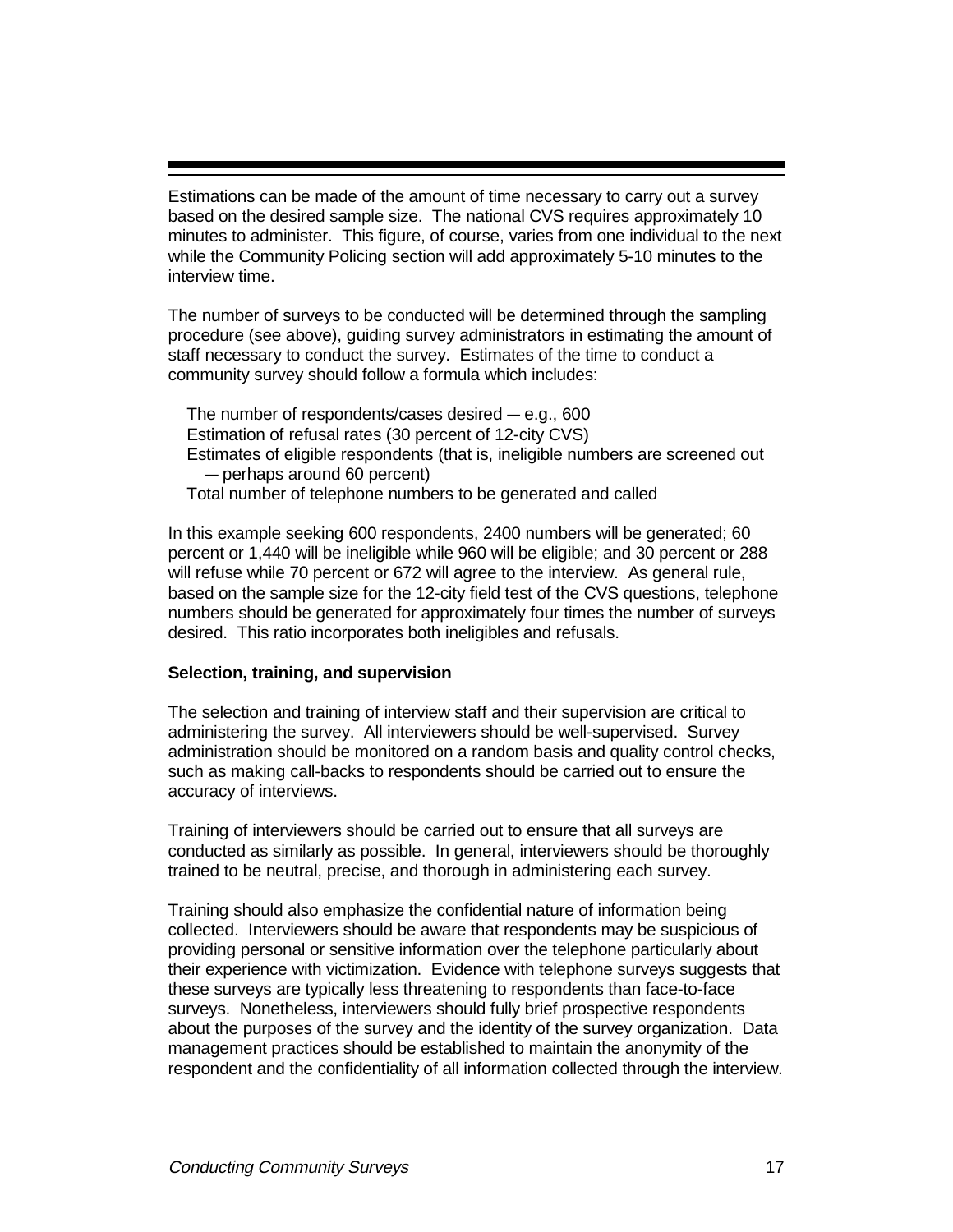The respondent should be fully assured of anonymity associated with his or her individual experience and opinions. Good interviewers who are able to address respondents' concerns about anonymity may lower refusal rates.

Consistent with the practices of the U.S. Census Bureau in carrying out surveys, telephone interviews should adhere to the following practices:

- Be friendly and businesslike
- ˘ Assure the respondent of confidentiality

• Refrain from expressing (via words or tone) a personal opinion about answers received - any comments should be neutral

 $\bullet$  Pace the interview and always avoid rushing the interview  $-$  surveys can be rescheduled for completion at a later time, if necessary

• Ask all questions in a deliberate and objective way – asking no additional questions

• Ask all questions in order

 $\bullet$  Ask all questions exactly as worded  $\sim$  even if the respondent has previously provided the information

- Avoid leading respondents by changing words
- Read each question clearly

• As instructed, follow up questions with "Any other way?" or other prompts to elicit additional responses

 $\bullet$  Probe, as necessary  $-$  stating "yes, I see" or repeating questions as necessary may encourage a more complete response to questions. Probes are especially useful if the respondent says "I don't know"

- ˘ Use neutral probes such as "I don't understand" or "Can you explain that?"
- Close the interview by thanking the respondent(s) for their time.

Compliance with these basic requirements for conducting telephone surveys should be assessed through routine monitoring of survey administration. As a technique of quality control, all surveyors should be monitored periodically to ensure that the survey is being conducted as designed. Failure to comply with these basic administration requirements may invalidate the survey findings.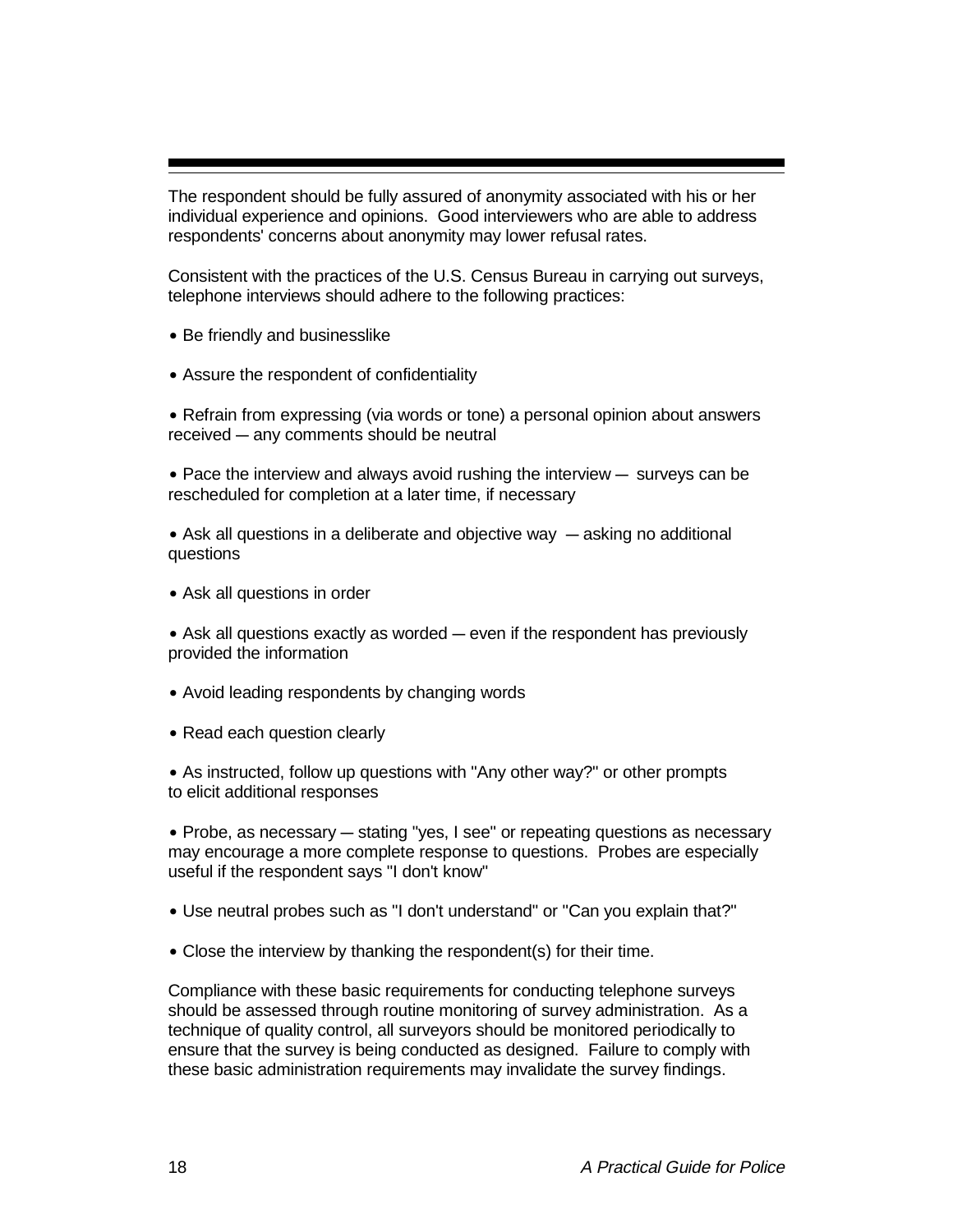#### **Analyzing and interpreting survey results**

Analyzing and interpreting survey results is a step of survey research that makes many lay persons panic. To help ease the pain of analysis, the CVS has developed some canned analysis packages to report survey findings.

#### **Frequencies and crosstabulations**

Frequencies report how many persons (and what percent of respondents) responded a certain way to each question in the survey. This is the most basic output from surveys and is a step taken by every survey analyst. For some folks, this may even be the last piece of analysis done on the survey findings! The following table is a frequency table reporting citizen attitudes about drug problems.

Concerns about drugs

|                           | <b>Agree</b> | Neutral | Disagree | Total |
|---------------------------|--------------|---------|----------|-------|
| Drug sales and use in my  | 61.02%       | 23.73%  | 15.25%   | 100%  |
| neighborhood are problems | (288)        | (112)   | (72)     | (472) |

The numbers in the table show the rare situation in which all respondents answered the question. Typically, in a survey with many respondents, each question will have at least a few respondents who do not answer. The number of non-responses is often shown separately, particularly if it is large, and the percents are of the people who did answer the question. While this type of table is interesting, frequencies are most useful for pointing to directions for further analysis. Wouldn't it be useful to know what kinds of citizens are most concerned about drug problems?

Crosstabulations compare categories of responses on a particular characteristic. Demographic characteristics frequently influence the way results are interpreted.

#### Concerns about drugs, by age of respondent

| Drug sales and use in my<br>neighborhood are problems | Agree | <b>Neutral</b> | <b>Disagree</b> | Total |
|-------------------------------------------------------|-------|----------------|-----------------|-------|
| Age 18-29                                             | 21%   | 18%            | 61%             | 100%  |
|                                                       | (30)  | (26)           | (87)            | (143) |
| Age 30-59                                             | 43%   | 21%            | 36%             | 100%  |
|                                                       | (74)  | (36)           | (62)            | (172) |
| Age 60 or older                                       | 80%   | 11%            | 9%              | 100%  |
|                                                       | (126) | (17)           | (14)            | (157) |
| Totals                                                | 100%  | 100%           | 100%            | 100%  |
|                                                       | (288) | (112)          | (72)            | (472) |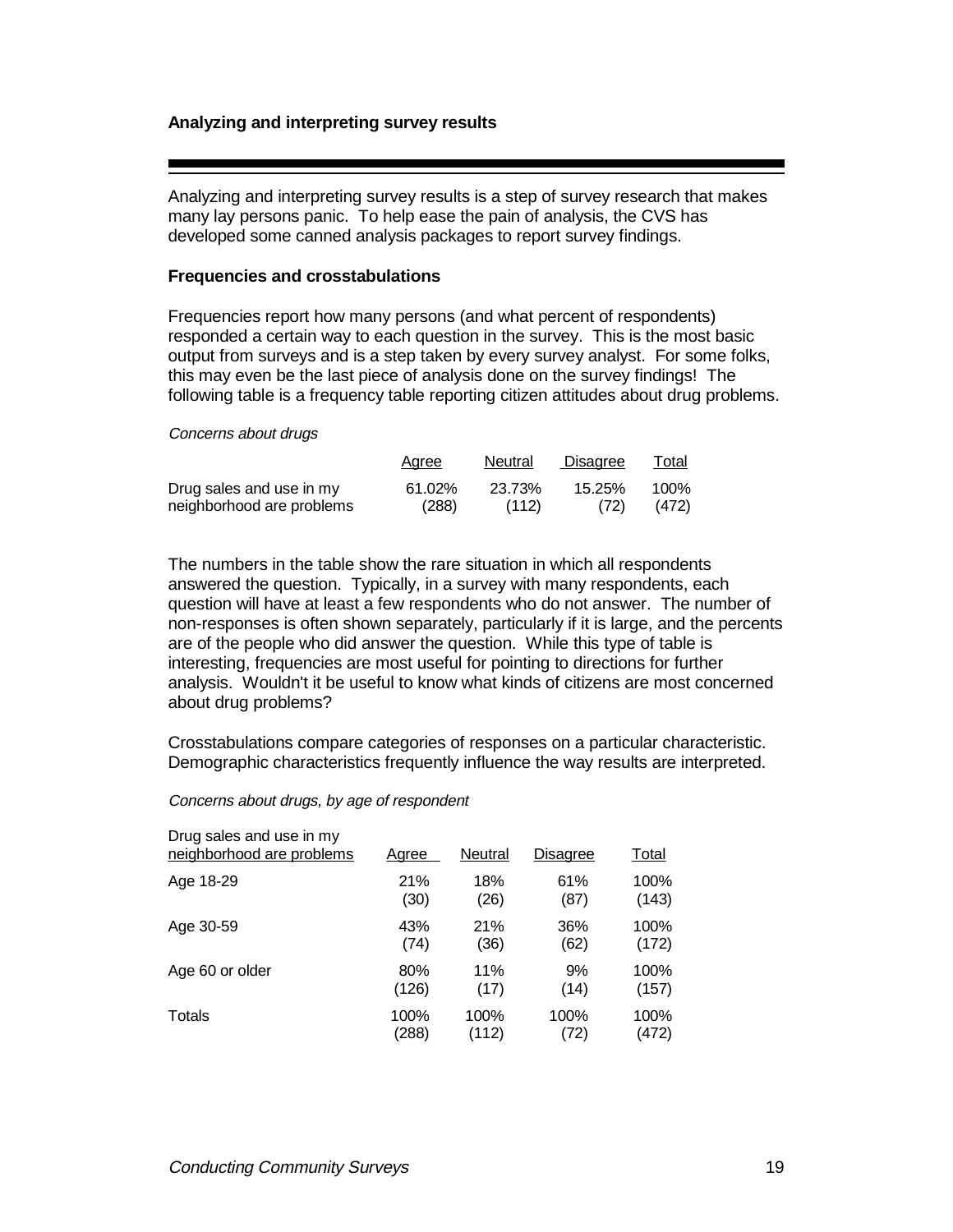This type of table is available as a standardized report with the CVS software. Tables can be generated by the demographic variables such as age, gender and race. The technical manual provides guidance on how to use the software to carry out these tasks.

#### **More sophisticated analyses**

Frequencies and crosstabulations tell most police agencies much of what they want to know from community surveys. We have not discussed significance testing, the criteria for determining the likelihood that an observed relationship is due to chance. You may want to evaluate significance of findings to establish support for an observed relationship. The mathematical formula used to estimate significance depends on a host of factors, including the size of the sample or sub-sample.

In addition to frequencies and crosstabulations, more sophisticated analysis may be used by jurisdictions with the interest and ability to do so. For example, surveys which opt to collect location information from residents (such as zipcode or neighborhood) may be able to use GIS systems to map response categories. Analyses should also be framed so that replication of findings from year to year will generate results which provide meaningful comparisons over time.

#### **Conclusion**

Surveys of the public can provide valuable information to police managers and law enforcement policy makers. There are some types of information, such as citizen attitudes and the volume of unreported crime, that cannot be gathered in any other way.

This guide has introduced the basic concepts and procedures needed to undertake a community survey. The survey software provided by COPS and BJS incorporates some of the best practices available, thus making the process simpler. Nevertheless, a competent and valid survey, particularly of rare events such as criminal victimization, is a difficult and resource-intensive undertaking. If the sample is too small, there can be little confidence in the results even if it is a random sample. If an important segment of the population refuses to answer the questions or cannot be reached by telephone then making population estimates from your sample is highly problematic.

The software and this guide focus on simple random sampling which is appropriate for telephone samples in which nothing is known about the respondents. For many circumstances, simple random sampling is more expensive than other more complex sampling strategies. We strongly recommend that you discuss the substantive problem you want to investigate with a trained survey researcher before starting your project.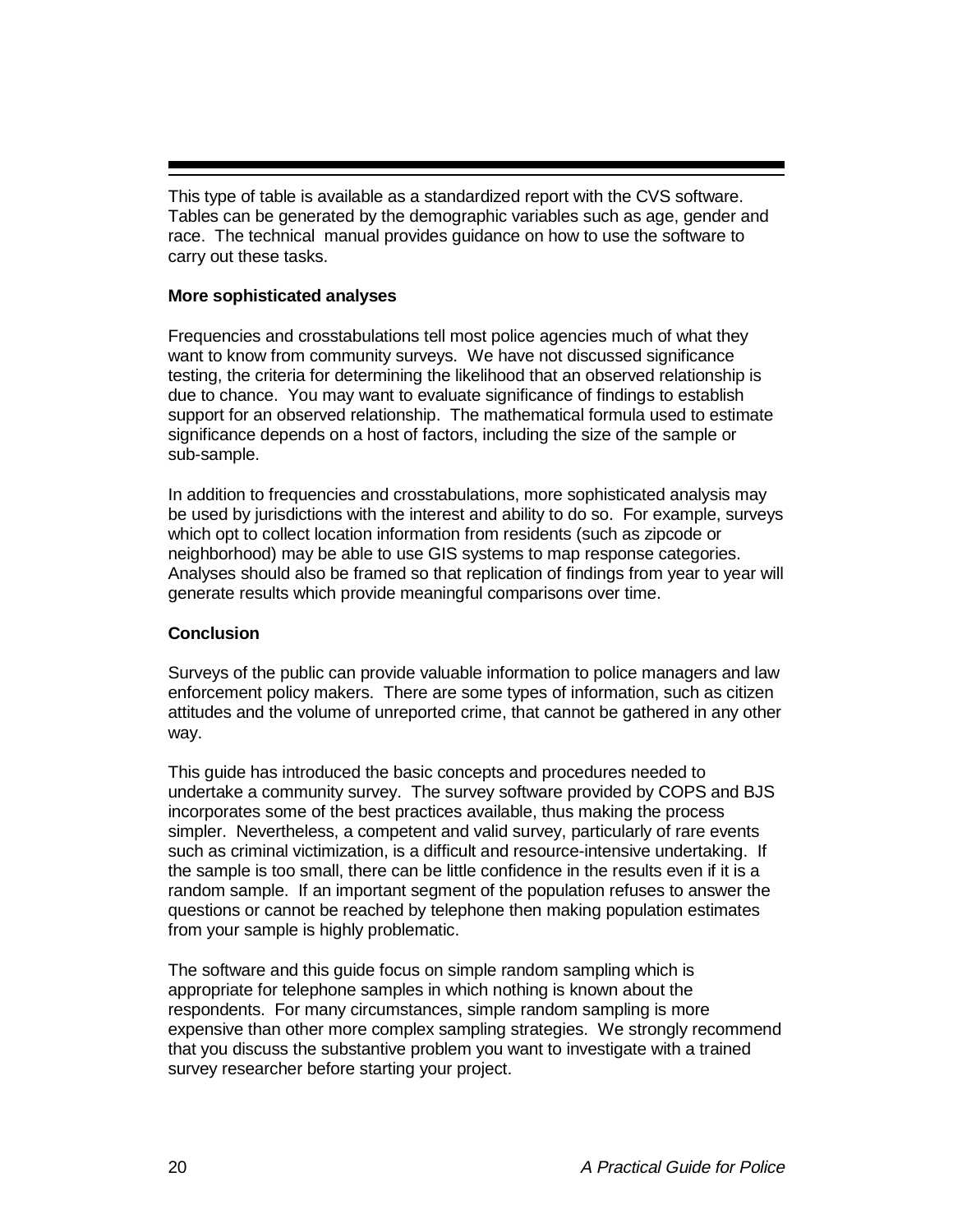#### **Appendix A. Terminology**

**CVS** - Crime Victimization Survey - This is the two-part survey provided by BJS/COPS. It includes the community policing section and replicates the questions contained in the National Crime Victimization Survey conducted by the Bureau of the Census.

**NCVS** — The National Crime Victimization Survey is the victimization survey conducted by the Bureau of the Census.

**Parameter** – characteristics of the population of interest, e.g., one gender or one race with victimization experience.

**Population** — the group in which you are interested.

**RDD** – Random Digit Dialing – This is a method for generating a random list of telephone numbers for carrying out the survey. The Windows-based CVS software uses this method to generate a list of numbers for calls.

**Sample** — a subset or portion of the group you're interested in.

**Sampling frame** – a list of all possible cases from which you select your sample.

**Significance testing**  $-$  the criteria for determining the likelihood that an observed relationship is due to chance.

**Statistic** – the estimate of a population parameter from your sample.

**Probability sample** - a sample in which everyone selected had a known chance of being selected; often probability samples reflect an equal probability of selection.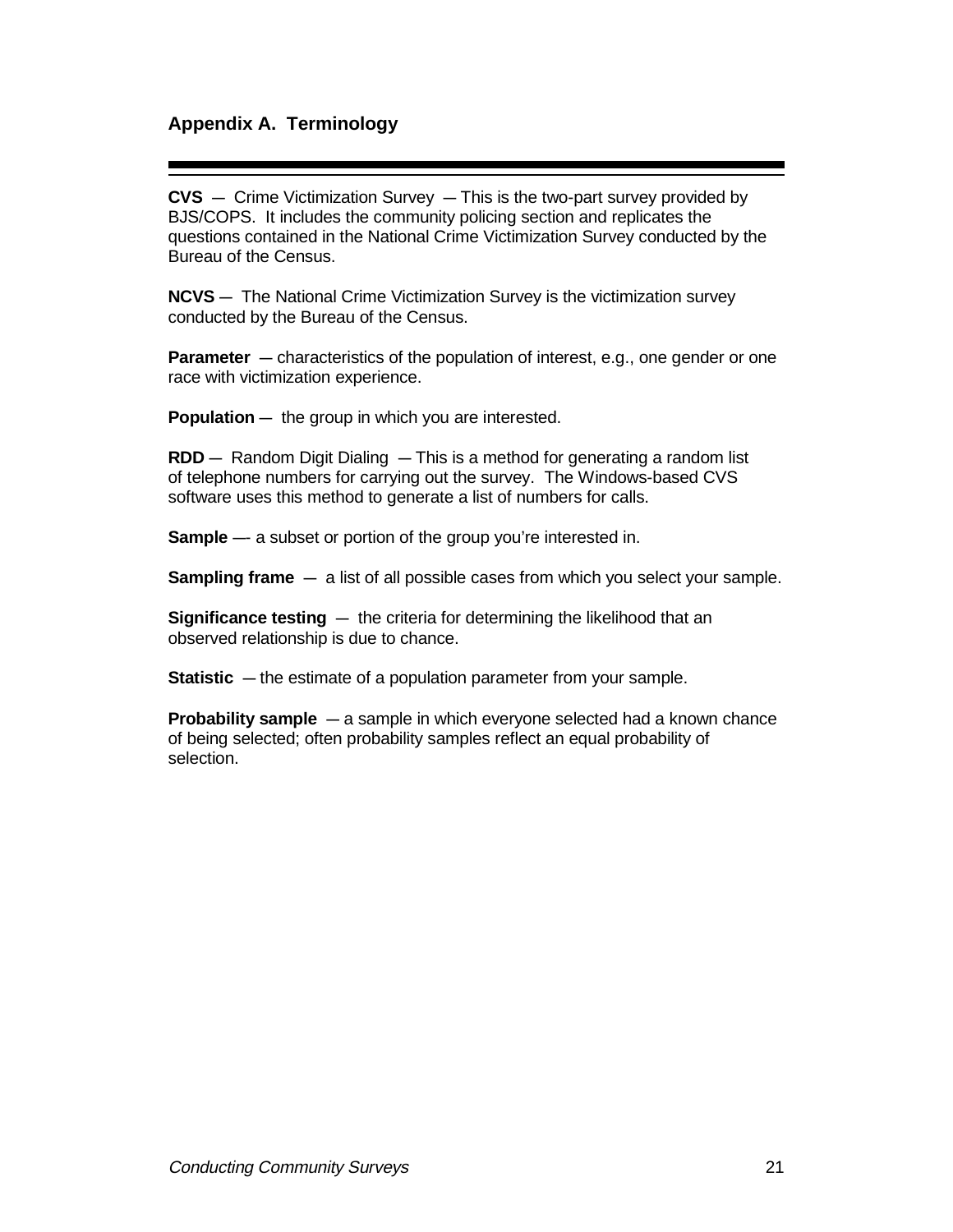#### **Appendix B. References**

For further reading on survey research, especially telephone surveys, see  $-$ 

Babbie, Earl (1999). The Basics of Social Research, 8th edition. Belmont, CA: Wadsworth Publishing.

Czaja, Ronald and Johnny Blair (1996). Designing Surveys: A Guide to Decisions and Procedures. Thousand Oaks, CA: Pine Forge Press.

Eck, John E. and Nancy G. LaVigne (1994). Using Research: A Primer for Law Enforcement Managers. Washington, DC: Police Executive Research Forum.

Lavrakas, Paul (1993). Telephone Survey Methods: Sampling, Selection, and Supervision. Newbury Park, CA: Sage Publications.

Lipsey, Mark W. (1990). Design Sensitivity: Statistical Power for Experimental Research. Newbury Park, CA: Sage Publications.

Maisel, Richard and Caroline Hodges Persell (1995). How Sampling Works. Thousand Oaks, CA: Pine Forge Press.

Saris, Willem E. (1991). Computer-Assisted Interviewing. Newbury Park, CA: Sage Publications.

Schutt, Russell K. (1999). Investigating the Social World: The Process and Practice of Research. Thousand Oaks, CA: Pine Forge Press.

Webb, Kenneth and Harry P. Hatry (1973). Obtaining Citizen Feedback: The Application of Citizen Surveys to Local Governments. Washington, DC: The Urban Institute.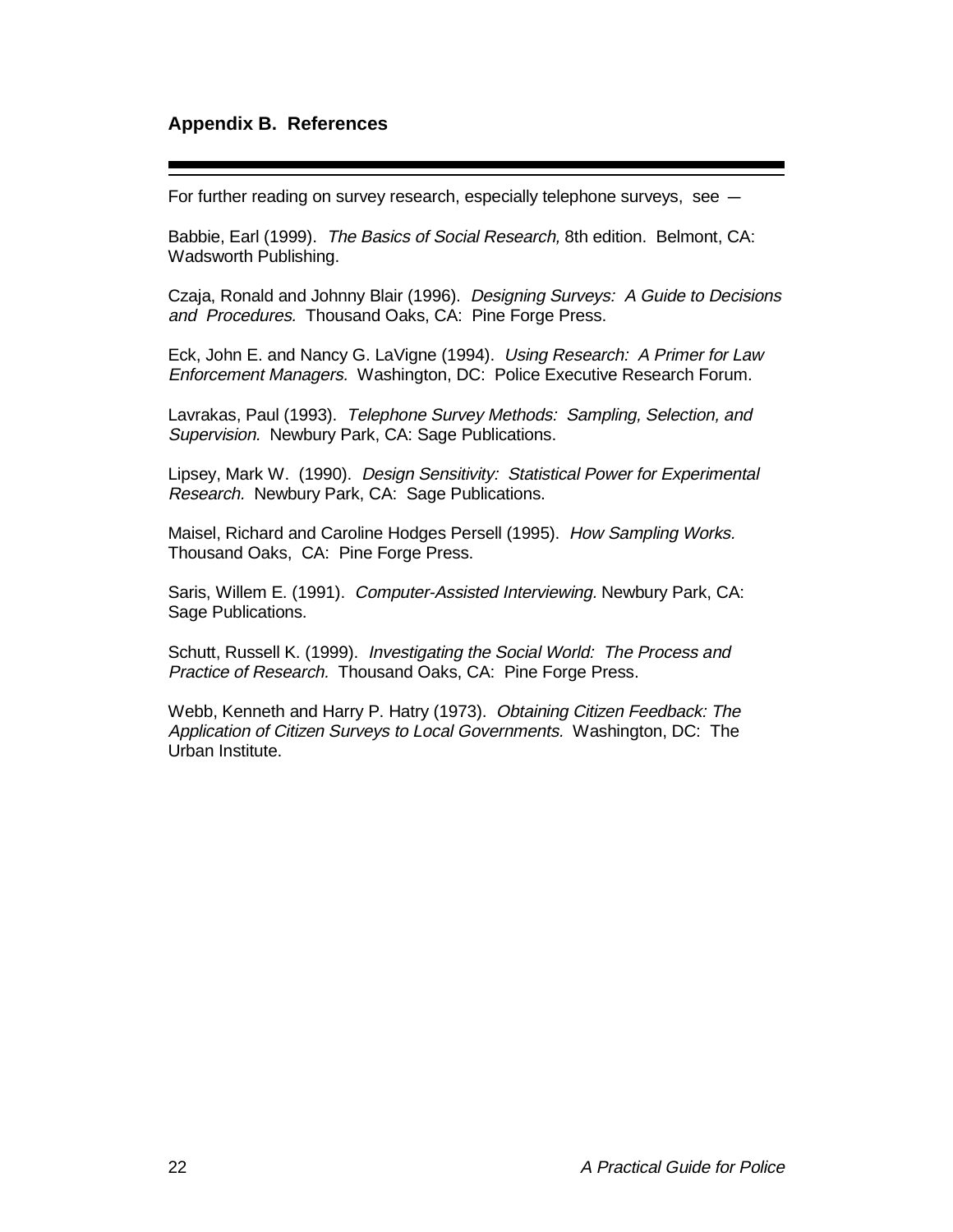#### **Appendix C. Seven basic steps for conducting telephone surveys**

1. Think about and set goals. Take time to be exceptionally clear about what you really want to know from a survey. Modify the survey questionnaire based on your specific objectives.

2. Select a sampling frame by generating telephone numbers with RDD software.

3. Determine the sample size and the sampling method based on your goals.\* Select the sample  $-$  that is, select who will be called.

4. Set up the survey administration. Select interviewers such as students or volunteers or contract for administration. Find resources, including telephones, computers and space. Develop data management procedures which secure the data and protect the anonymity of respondents.

5. Administer the survey. Make telephone calls and carry out quality control steps.

6. Analyze the survey data.

7. Report the findings.

\*You may need some assistance with this step. You can contact a local college, university, or research firm for assistance.